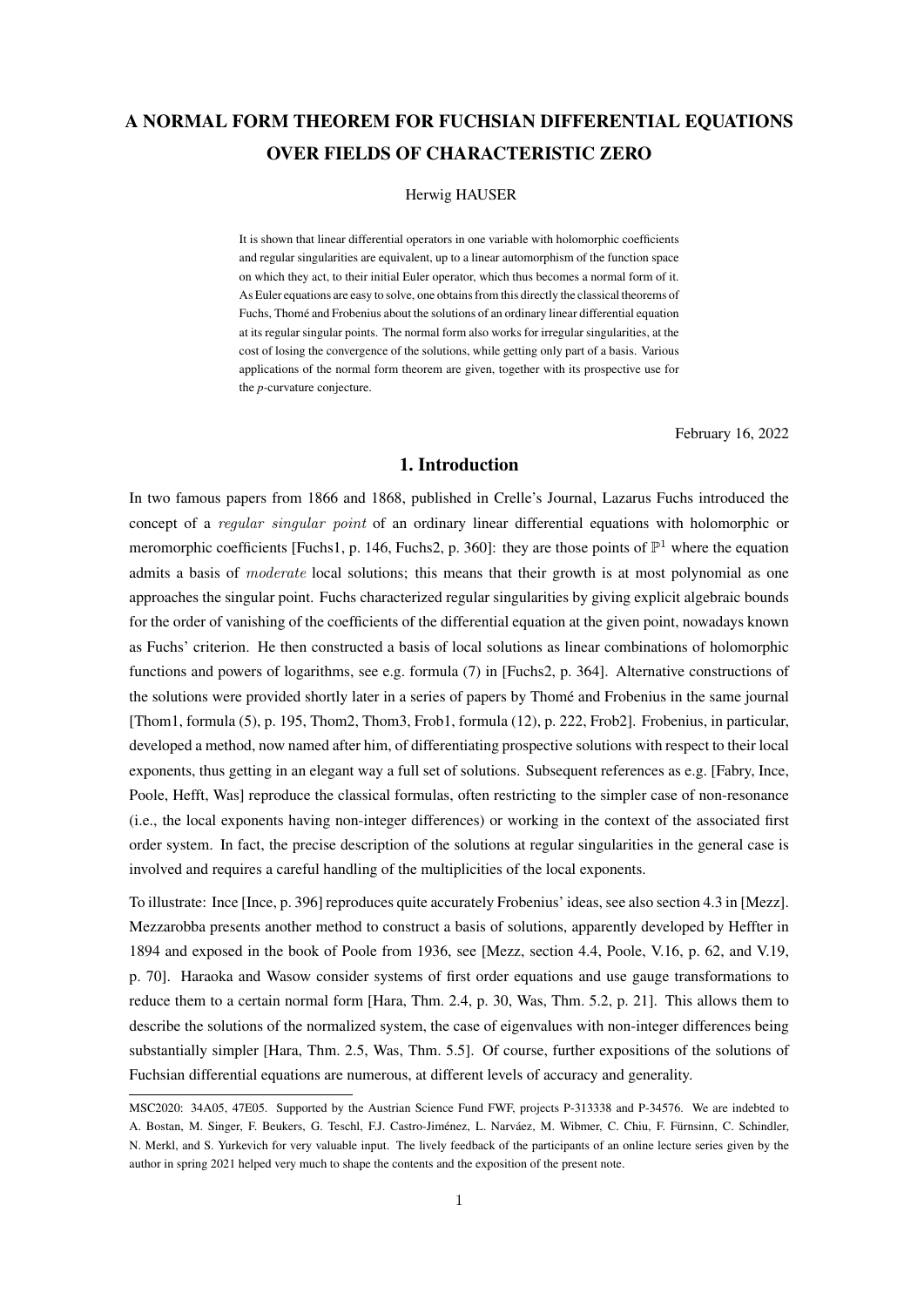There also exist descriptions of the local solutions of differential equations at irregular singular points, apparently studied already by Thomé and later by Fabry [Thom3, section 5, p. 287, Thom4, Thom5, Fabr]. Here, the solutions may involve aside from logarithms also exponential functions evaluated in Laurent polynomials, and the divergence of the occurring power series is more frequent.

In the present note, the focus switches from the mere construction and description of the solutions of differential equations to the study of the involved differential operator itself. That is to say, the objective is to establish a normal form for operators  $L = p_0 \partial^n + \ldots + p_{n-1} \partial + p_n \in \mathcal{O}[\partial]$ , with  $\mathcal O$  the ring of germs of holomorphic functions in one variable, up to the composition from the right with an automorphism  $v$  of the space of functions  $F$  on which  $L$  acts,

$$
L\circ v=L_0,
$$

where  $L_0$  is the *initial form* of L at the singularity. An appropriate space F where the solutions of  $Ly = 0$ are expected to live is constructed from the local exponents of the equation and their respective multiplicities. Such a normalizing automorphism  $v$  can be given for instance as the geometric (or von Neumann) series  $v = \sum_{k=0}^{\infty} (S \circ T)^k$  in a product  $S \circ T$ , where T is the tail of L (say, the terms of L beyond  $L_0$ ), and S a right inverse of  $L_0$ . This shows in particular that v is the inverse  $v = u^{-1}$  of the automorphism  $u = \text{Id}_{\mathcal{F}} - S \circ T$ of F.

For the operator S one can choose an integration operator inverting the action of  $L_0$ . Every choice of a direct complement H of the kernel  $\text{Ker}(L_0)$  of  $L_0$  in F provides such an inverse. The initial form  $L_0$  collects the terms of smallest shift of  $L$  (say, is the initial form with respect to the  $V$ -filtration [Bud]) and is thus an Euler operator. The normal form  $L \circ v = L_0$  immediately yields the classical results about the solutions  $y(x)$  of  $Ly = 0$ : they are then given by  $v(z(x)) = u^{-1}(z(x))$ , where  $z(x)$  runs through the solutions of the Euler equation  $L_0z = 0$ . As the latter are easily described as products of (generalized) monomials  $x^{\rho}$ ,  $\rho \in \mathbb{C}$  a local exponent, with powers  $\log(x)^i$  of the logarithm,  $i < m_\rho$ , the multiplicity of  $\rho$ , one gets an explicit description of the solutions of  $Ly = 0$ . This yields a precise control on the involved powers of logarithms and on the occurence of a basis of holomorphic solutions, say, the case where a regular singularity is in fact an apparent singularity.

It turns out that the (infinite) algorithm producing the solutions  $y(x)$  of  $Ly = 0$  from applying the geometric series v to the solutions  $z(x)$  of the Euler equation  $L_0z = 0$  is nothing else than the algorithm computing the coefficient sequence of  $y(x)$  from the linear recursion defined by L. The tricky part here is to choose the correct function space  $\mathcal F$  involving powers of logarithms and to prove the convergence of the geometric series defining the automorphism  $v$ . The subtleties one encounters are illustrated by the study of a concrete example in an expository article of the author [Hau]. They motivate and explain the origin of the general constructions developed in the present article.

As a by-product, one also gets one implication of Fuchs' criterion for regular singularities [Fuchs1, p. 146, Fuchs2, p. 360]: the order conditions on the coefficients ensure the existence of a full set of moderate solutions. The inverse implication requires an extra argument. In our context, regularity is equivalent to saying that  $L_0$  is an operator of the same order n as L itself. As such, the respective spaces of solutions have the same dimension, and one gets therefore all solutions of  $Ly = 0$  from the Euler equation  $L_0y = 0$ by composition of the solutions of the latter equation with  $u^{-1}$ . For differential equations with irregular singularities, more refined constructions are required to describe all solutions [Thom3, Fabr]. In ongoing work of N. Merkl, an appropriate normal form theorem for irregular singularities will be formulated and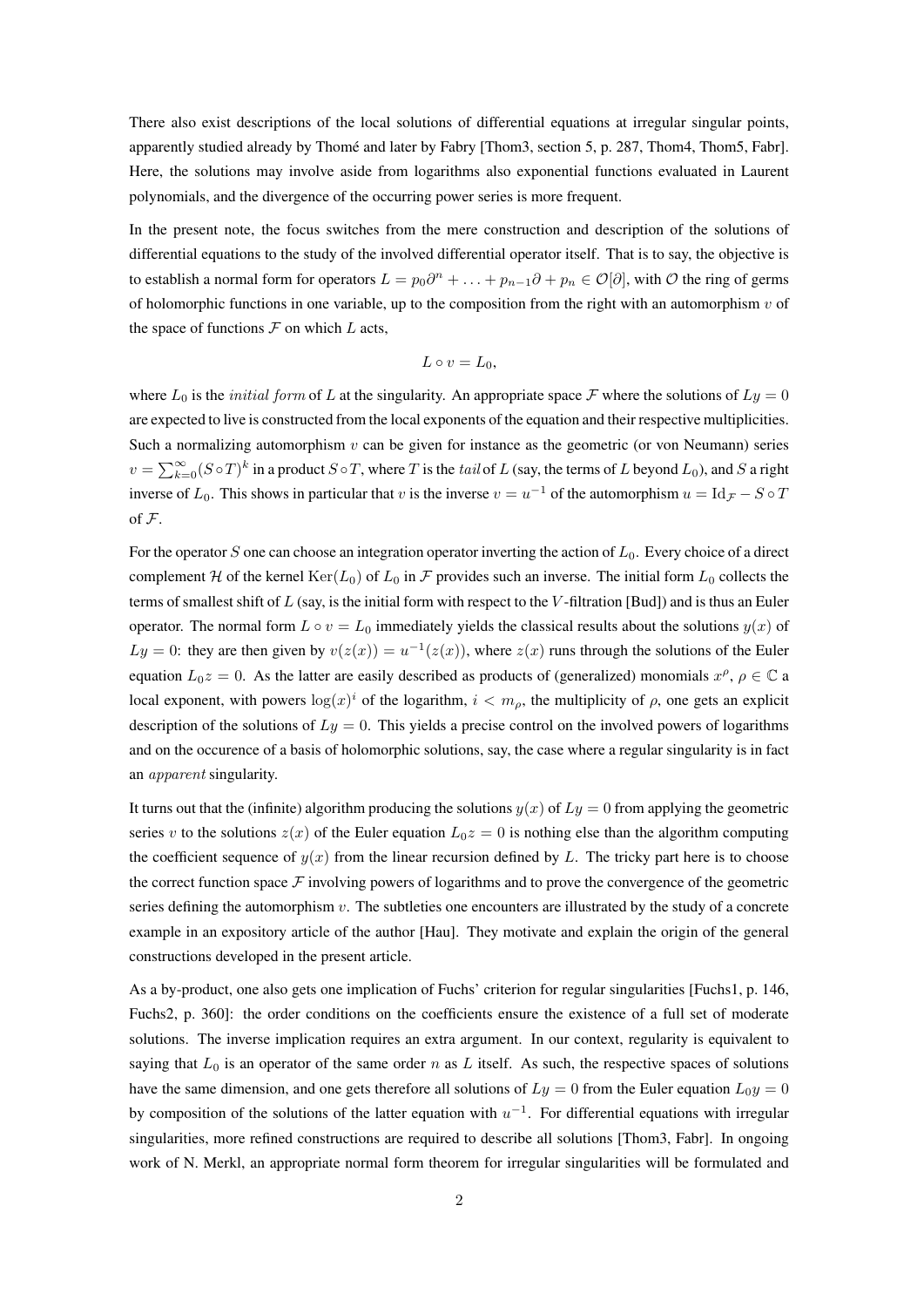proven [Merk]. Finally, the case of ground fields of characteristic  $p > 0$  (for differential operators with formal power series coefficients) presents extra difficulties due to the failure of various integration operators and the absence of logarithms. This is subject of a forthcoming article of F. Fürnsinn [Fürn]. Normal form problems in the case of holomorphic differential equations in several variables have been investigated in [GaHa].

## 2. Constructions with differential operators

Our starting point is a simple but useful result from functional analysis.

**Perturbation lemma.** If  $\ell : F \to G$  is a continuous linear map between complete metric vector spaces which decomposes into  $\ell = \ell_0 - t$  with Im(t)  $\subseteq$  Im( $\ell_0$ ) and satisfies  $|s(t(f))| \leq C \cdot |f|$ ,  $0 < C < 1$ , for a right inverse  $s : \text{Im}(\ell_0) \to F$  of  $\ell_0 : F \to \text{Im}(\ell_0)$  and all  $f \in F$ , then  $u = \text{Id}_F - st$  is a continuous linear automorphism of F which transforms  $\ell$  into  $\ell_0$  via  $\ell u^{-1} = \ell_0$ .

**Proof.** The prospective inverse of u is  $v = \sum_{k=0}^{\infty} (st)^k$ . It is well defined and continuous because of the estimate for  $st(f)$  and the completeness of F. Hence u is an automorphism of F. From  $\ell_0 s = \text{Id}_{\text{Im}(\ell_0)}$  it follows that  $\ell_0 s\ell_0 = \ell_0$ . From Im(t)  $\subseteq \text{Im}(\ell_0)$  one gets that the compositions st and s $\ell$  are well defined and that  $\ell_0 s\ell = \ell$  holds. Then

$$
\ell_0 u = \ell_0 (\text{Id}_F - st)
$$
  
=  $\ell_0 (\text{Id}_F - s(\ell_0 - \ell))$   
=  $\ell_0 (\text{Id}_F - s\ell_0 + s\ell)$   
=  $\ell_0 - \ell_0 s\ell_0 + \ell_0 s\ell$   
=  $\ell_0 s\ell$   
=  $\ell$ 

as required. This proves the result.

Fuchsian differential equations. Let be given a linear ordinary differential equation

$$
Ly = p_0(x)y^{(n)} + p_1(x)y^{(n-1)} + \ldots + p_{n-1}(x)y' + p_n(x)y = 0,
$$

where

$$
L = p_0 \partial^n + p_1 \partial^{n-1} + \ldots + p_{n-1} \partial + p_n \in \mathcal{O}[\partial]
$$

is a differential operator with holomorphic coefficients in a neighborhood of a chosen singular point of  $L$ , say, the origin 0 of  $\mathbb C$ . Here,  $\mathcal O = \mathbb C\{x\}$  denotes the ring of germs of holomorphic functions in one variable x at 0 and  $\partial = \frac{d}{dx}$  the usual derivative with respect to x. Writing  $L = \sum_{j=0}^{n} \sum_{i=0}^{\infty} c_{ij} x^{i} \partial^{j}$ , the operator decomposes into a sum

$$
L = L_0 + L_1 + \ldots + L_m + \ldots
$$

of *homogeneous* or *Euler operators*  $L_k = \sum_{i-j=\tau_k} c_{ij} x^i \partial^j$ , where the *shifts*  $\tau_0 < \tau_1 < \ldots$  of the operators  $L_k$  are ordered increasingly and all  $L_k$  are assumed to be non-zero. The term  $L_0$  of smallest shift constitutes the *initial form* of L at 0, and  $\tau := \tau_0$  is called the shift of L at 0. Up to multiplying L with the monomial  $x^{-\tau}$  we may assume (as we will do throughout) that L has shift  $\tau = 0$ ; thus  $L_0 = \sum_{i=0}^n c_{ii} x^i \partial^i$ . The point  $x = 0$  is singular for L if at least one quotient  $p_i/p_0$  has a pole at 0 (otherwise, 0 is called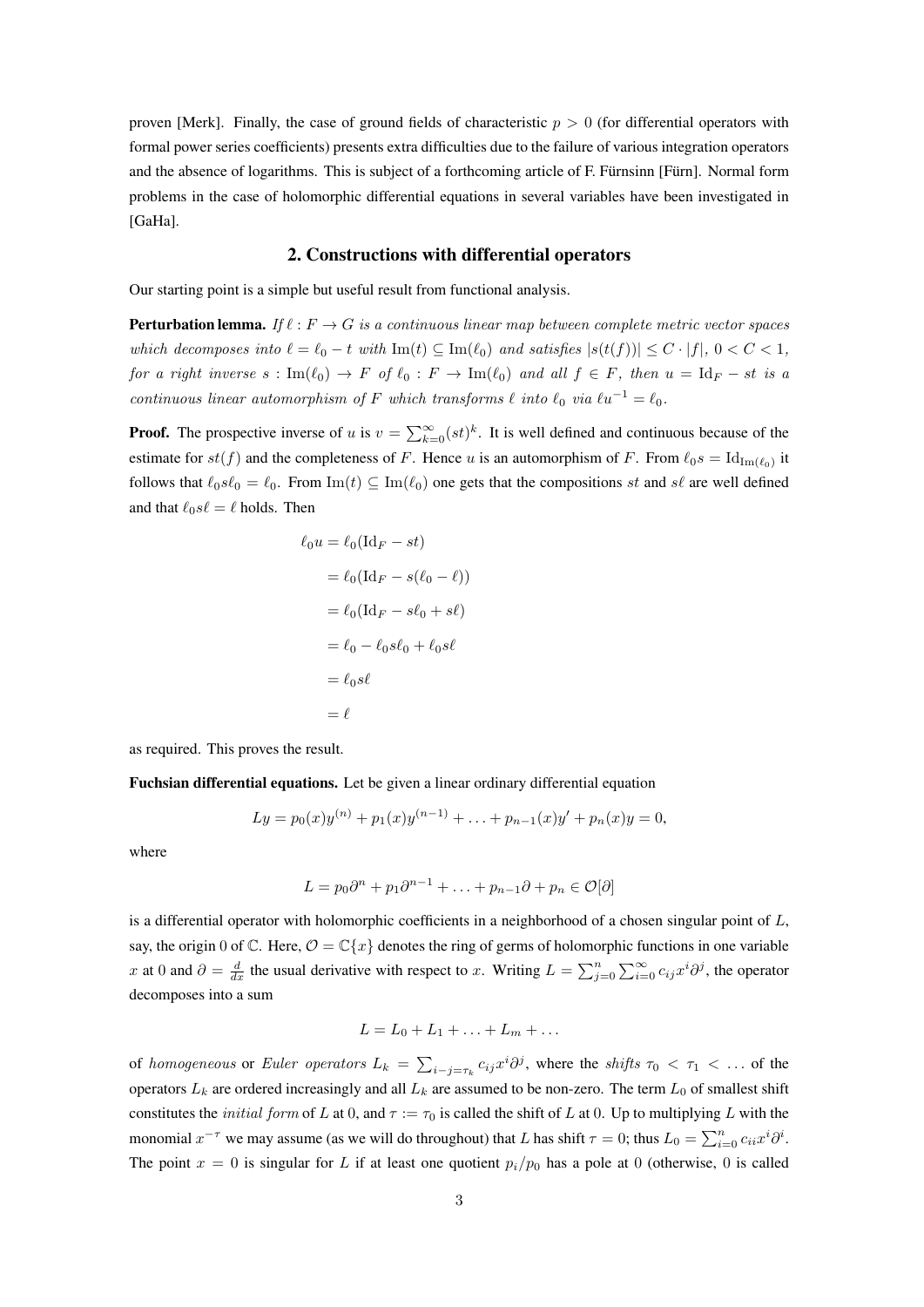non-singular or ordinary). It is a regular singularity (in the sense of Fuchs) if  $L_0$  has again order n, i.e., if  $c_{nn} \neq 0$ . An operator in  $\mathbb{P}^1_{\mathbb{C}}$  with at most regular singularities is called *Fuchsian*. The *indicial polynomial* of  $L$  at 0 is defined as

$$
\chi_L(t) = \sum_{i=0}^n c_{ii} t^i = \sum_{i=0}^n c_{ii} t(t-1) \cdots (t-i+1).
$$

Here,  $t^{\underline{i}}$  denotes the falling factorial or Pochhammer symbol. Clearly,  $\chi_L = \chi_{L_0}$ , which we simply denote by  $\chi_0$ . Its roots  $\rho \in \mathbb{C}$  are the *local exponents* of L at 0, and  $m_\rho \in \mathbb{N}$  will denote their multiplicity.

**Euler equations.** The solutions of Euler equations  $L_0y = 0$  are easy to find. They are of the form

$$
y_{\rho,i} = x^{\rho} \log(x)^i,
$$

where  $\rho \in \mathbb{C}$  is a local exponent and i varies between 0 and  $m_{\rho} - 1$ . Here,  $x^{\rho} = \exp(\rho \log(x))$  and  $\log(x)$ may be considered either as symbols subject to the differentiation rule  $\partial x^{\rho} = \rho x^{\rho-1}$  and  $\partial \log(x) = 1/x$ , or as holomorphic functions on  $\mathbb{C}_{slit} = \mathbb{C} \setminus \mathbb{R}_{\geq 0}$  or on arbitrary simply connected open subsets of  $\mathbb{C}^* = \mathbb{C} \setminus \{0\}.$ One objective of the present paper is to lift these obvious solutions of  $L_0y = 0$  to solutions of the original equation  $Lu = 0$ .

Extensions of differential operators. The consideration of logarithms is best formalized by introducing a new variable z for  $log(x)$  [Honda, Mezz]. To this end, equip the the polynomial ring  $\mathcal{K}[z]$  over the field  $\mathcal{K} = \text{Quot}(\mathcal{O})$  of meromorphic functions at 0 with the C-derivation

$$
\mathcal{D}: \mathcal{K}[z] \to \mathcal{K}[z],
$$
  

$$
\mathcal{D}x = \partial x = 1, \qquad \mathcal{D}z = x^{-1},
$$
  

$$
\mathcal{D}(x^i z^k) = (iz + k)x^{i-1}z^{k-1}.
$$

This turns  $\mathcal{K}[z]$  into a differential ring. It carries in addition the usual derivative  $\partial_z$  with respect to z. The same definition applies to  $\mathcal{O}x^{\rho}[z]$  for any  $\rho \in \mathbb{C}$ , taking  $\partial \mathcal{D}x^{\rho} = \rho x^{\rho-1}$ .

The j-fold composition  $\partial\!\!\!/\,\circ\cdots\circ\partial\!\!\!/\,\circ$  will be denoted by  $\partial\!\!\!/\,^j$  . For a differential operator  $L=p_0\partial^n+p_1\partial^{n-1}+p_2\partial^{n-1}$  $\dots + p_{n-1}\partial + p_n \in \mathcal{O}[\partial]$  define its *extension* as

$$
\mathbf{L} = p_0 \mathbf{\partial}^{n} + p_1 \mathbf{\partial}^{n-1} + \ldots + p_{n-1} \mathbf{\partial}^{n} + p_n.
$$

Even though this is not a differential operator in the strict sense, we will speak of  $L$  again as an operator. If  $\rho \in \mathbb{C}$  is a local exponent of L, we will likewise associate to L the C-linear map

$$
\mathbf{L}: \mathcal{K}x^{\rho}[z] \to \mathcal{K}x^{\rho}[z], x^{\rho}h(x)z^{i} \to \mathbf{L}(x^{\rho}h(x)z^{i}),
$$

called again the extension of L to  $\mathcal{K}x^{\rho}[z]$ . Whenever L has shift  $\tau \geq 0$  – as we will assume in the sequel – its extension  $\mathbb{L}$  sends  $\mathcal{O}x^{\rho}[z]$  to  $\mathcal{O}x^{\rho}[z]$  and thus defines a C-linear map

$$
\mathbf{L}: \mathcal{O}x^{\rho}[z] \to \mathcal{O}x^{\rho}[z], x^{\rho}h(x)z^{i} \to \mathbf{L}(x^{\rho}h(x)z^{i}).
$$

The Leibniz rule gives

**Lemma 1.** Let L have shift  $\tau \geq 0$  with extension  $\mathbb{L}$  to  $\mathcal{O}x^{\rho}[z]$ . Then, for  $\rho \in \mathbb{C}$ ,  $h \in \mathcal{O}$ , and  $i \geq 0$ ,

$$
\mathbb{L}(x^{\rho}h(x)z^{i})_{|z=\log(x)} = L(x^{\rho}h(x)\log(x)^{i}).
$$

In particular, the map  $Ox^{\rho}[z] \to Ox^{\rho}[\log(x)]$  given by the evaluation  $z \to \log(x)$  sends solutions of  $\mathbb{L}y = 0$  to solutions of  $Ly = 0$ .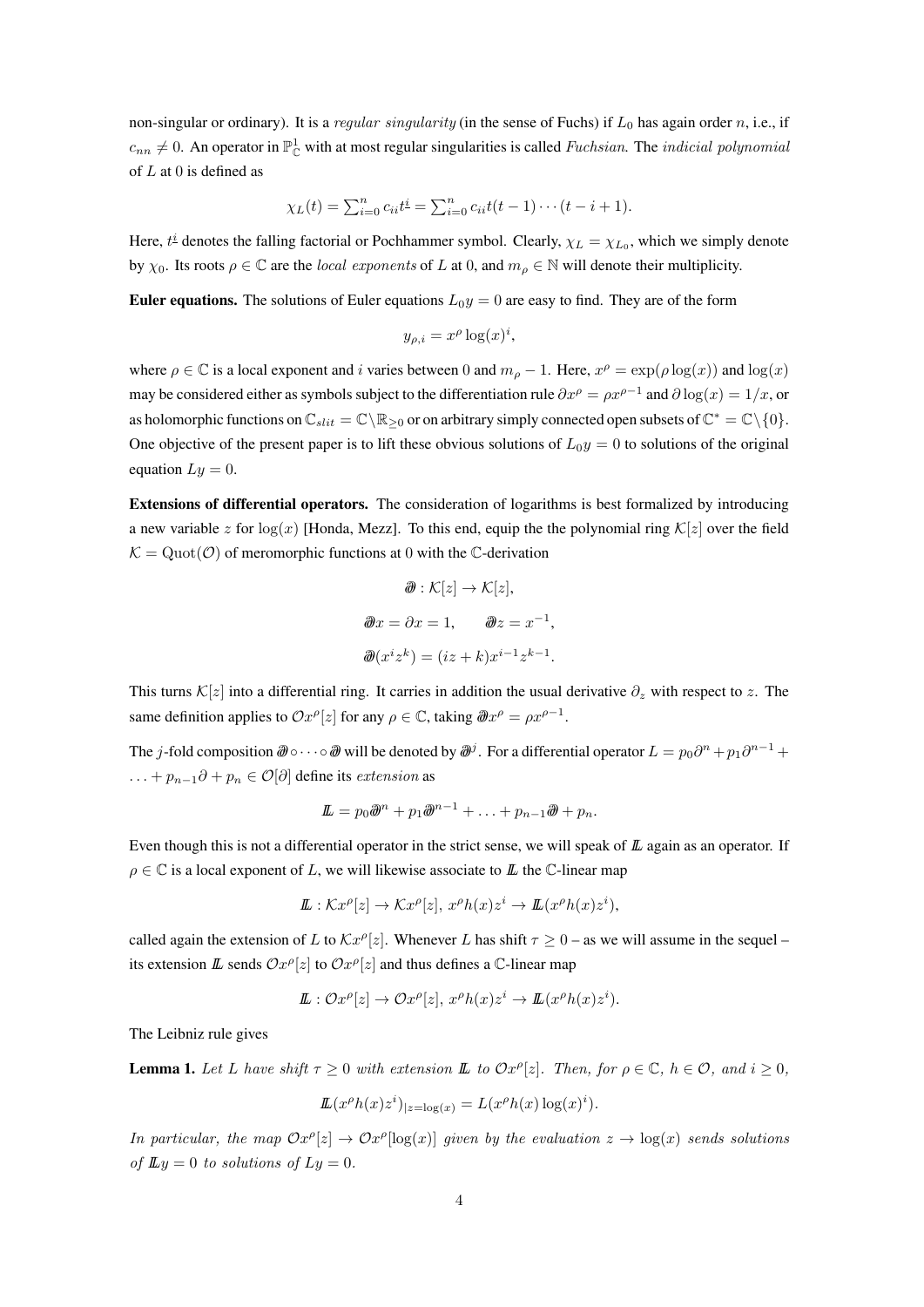**Example.** The equation  $x^2y'' + 3xy' + 1 = 0$  with Euler operator  $L_0 = x^2\partial^2 + 3x\partial + 1$  has indicial polynomial  $\chi_0 = \rho^2 + 3\rho^{\frac{1}{2}} + 1 = (\rho + 1)^2$  with double root  $\rho = -1$ . The solutions of  $L_0y = 0$  are  $y_1 = x^{-1}$  and  $y_2 = x^{-1} \log(x)$ . The operator  $L_0 = x^2 \partial^2 + 3x \partial^2 + 1$  on  $\mathcal{O}x^{-1}[z]$  therefore has, as it should be, solutions  $x^{-1}$  and  $x^{-1}z$ . Indeed,  $L_0(x^{-1}) = L_0(x^{-1}) = 0$ , whereas  $\partial\!\!\partial(x^{-1}z) = x^{-2}(-z+1)$ and

$$
\mathcal{D}^2(x^{-1}z) = \mathcal{D}(x^{-2}(-z+1)) = -2x^{-3}(-z+1) - x^{-3} = x^{-3}(2z-3)
$$

give

$$
L_0(x^{-1}z) = x^{-1}(2z - 3) + 3x^{-1}(-z + 1) + x^{-1}z = 0.
$$

**Function spaces.** If  $L_0$  is an Euler operator with exponents set  $\Omega \subseteq \mathbb{C}$  and if  $m_o$  denotes the multiplicity of  $\rho \in \Omega$ , the C-vector space

$$
\mathcal{F}_0 = \bigoplus_{\rho \in \Omega} \mathcal{O}x^{\rho}[z]_{< m_\rho}
$$

of polynomials in z of degree  $\langle m_\rho$  and with coefficients in  $\mathcal{O}x^\rho$  is the correct space to look at for finding the solutions of the extended Euler equation  $\mathbb{L}_{0}y = 0$ , since these are of the form  $x^{\rho}z^{i}$ , for  $\rho \in \Omega$  and  $0 \leq i \leq m_{\rho}$ . The space  $\mathcal{F}_0$  is, however, in general too small to contain the solutions of the extension  $\mathbb{L}y = 0$  if  $\mathbb{L}y = 0$  is a general Fuchsian differential equation with initial form  $\mathbb{L}_0$ . A suitable enlargement of  $\mathcal{F}_0$  is necessary. The method how to do this goes back to Fuchs, Frobenius, Thomé; it requires some preparation.

**Differentiating differential operators.** If t is another variable, write the j-th derivative of  $x^t$  =  $\exp(t \log(x))$  as  $\partial^j x^t = t^j x^{t-j}$ . Define then, for  $\ell \ge 1$ , the  $\ell$ -th derivative  $(\partial^j)^{(\ell)}$  of  $\partial^j$  as

$$
(\partial^j)^{(\ell)} x^t = (t^{\underline{j}})^{(\ell)} x^{t-j},
$$

where  $(t^j)^{(\ell)}$  denotes the  $\ell$ -th derivative of  $t^j$  with respect to t. Clearly,  $(\partial^j)^{(\ell)} = 0$  for  $\ell > j$ . Then, for a differential operator  $L = p_0 \partial^n + p_1 \partial^{n-1} + \ldots + p_{n-1} \partial + p_n$  of order n, we get its  $\ell$ -th derivative  $L^{(\ell)}$  as

$$
L^{(\ell)} = p_0 \cdot (\partial^n)^{(\ell)} + p_1 \cdot (\partial^{n-1})^{(\ell)} + \ldots + p_{n-1} \cdot (\partial)^{(\ell)}.
$$

This is no longer a differential operator; it is just a C-linear map  $\mathcal{O}x^{\rho} \to \mathcal{O}x^{\rho+\tau}$ , where  $\tau$  is the shift of L. The following facts are readily verified. Let L always be a differential operator of order n and shift  $\tau \geq 0$ . Let  $\rho \in \mathbb{C}$  be arbitrary.

**Lemma 2.** The extension  $\mathbb{L}$  of  $L$  to  $Ox^{\rho}[z]$  has expansion

$$
\underline{\mathbf{L}} = L + L'\partial_z + \tfrac{1}{2!}L''\partial_z^2 + \ldots + \tfrac{1}{n!}L^{(n)}\partial_z^n,
$$

where the C-linear maps  $L^{(\ell)}$  act on  $\mathcal{O}x^{\rho}$  while leaving all  $z^i$  invariant, and  $\partial_z$  is the usual differentiation with respect to z.

**Lemma 3.** If  $L_0$  is an Euler operator of order n with shift 0, indicial polynomial  $\chi_0(t)$ , and extension  $\mathbb{L}_0$  to  $\mathcal{O}x^{\rho}[z]$ , then

$$
\underline{L}_0(x^{\rho}z^i) = x^{\rho} \cdot [\chi_0(\rho)z^i + \chi'_0(\rho)iz^{i-1} + \frac{1}{2!}\chi''_0(\rho)i^2z^{i-2} + \ldots + \frac{1}{n!}\chi^{(n)}_0(\rho)i^{\underline{n}}z^{i-n}].
$$

**Lemma 4.** The kernel of the extension  $\mathbb{L}_0$  to  $\mathcal{F}_0 = \bigoplus_{\rho \in \Omega} \mathcal{O}x^{\rho}[z]$  of an Euler operator  $L_0$  with exponents  $\rho \in \Omega \subseteq \mathbb{C}$  of multiplicity  $m_{\rho}$  equals

$$
Ker(\mathbf{L}_0) = \bigoplus_{\rho \in \Omega} \bigoplus_{i=0}^{m_{\rho}-1} \mathbb{C}x^{\rho} z^i.
$$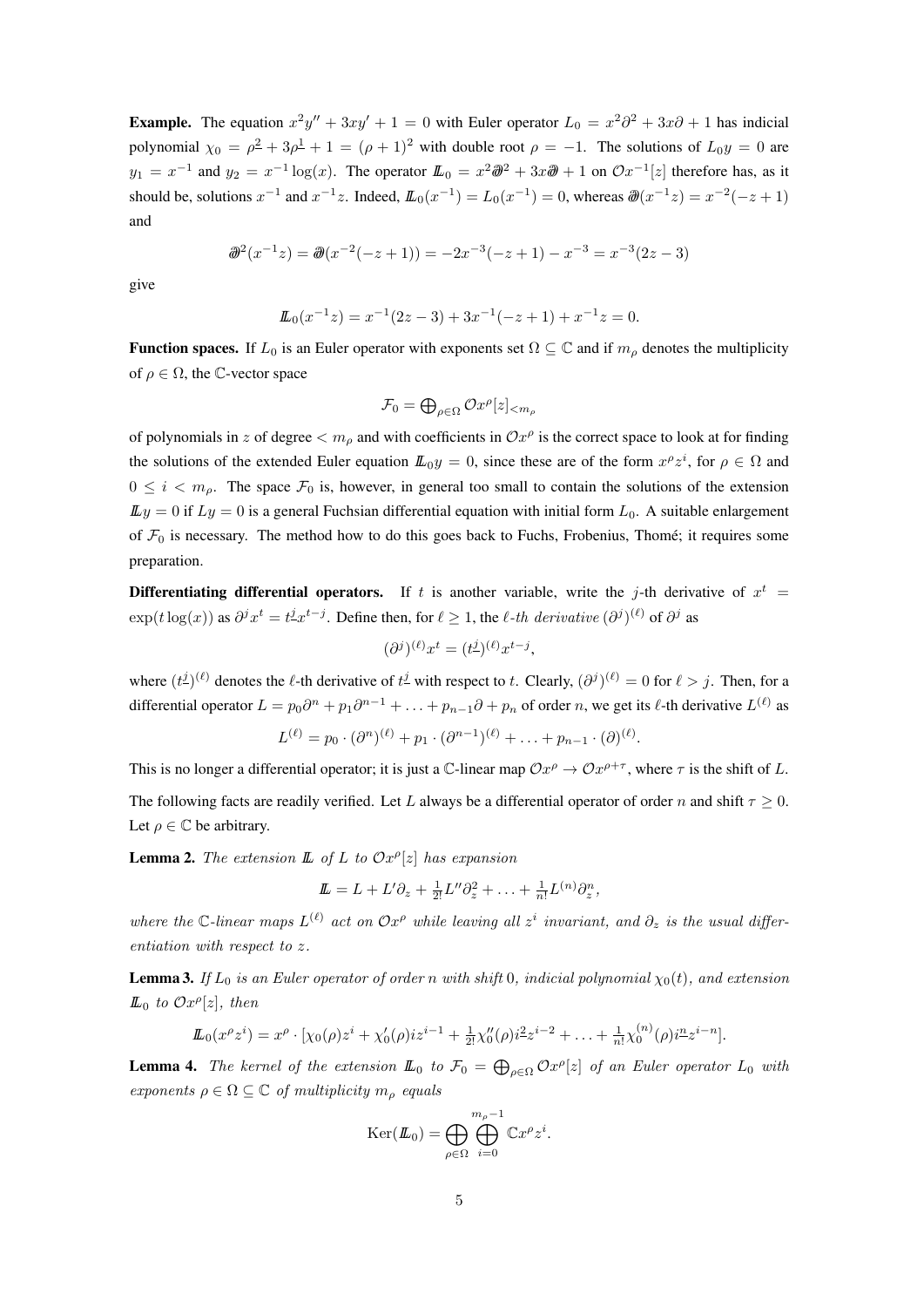**Lemma 5.** A C-basis of solutions of an Euler equation  $L_0y = 0$  is given by

$$
x^{\rho} \log(x)^i
$$

where  $\rho$  ranges over all local exponents of  $L_0$  at 0 and  $0 \leq i \leq m_\rho$ , with  $m_\rho$  the multiplicity of  $\rho$ .

**Examples.** (a) For the Euler operator  $L_0 = x^2\partial^2 - 3x\partial + 3$  from before, with indicial polynomial  $\chi_0(t) = (t+1)^2$  and exponent  $\rho = -1$  of multiplicity  $m_\rho = 2$ , the extension  $\mathbf{L}_0 = x^2 \partial\!\theta^2 + 3x\partial\!\theta + 1$  to  $\mathcal{O}x^{-1}[z]$  has expansion

$$
\underline{\mathbf{L}}_0(x^{\rho}z^i) = x^{\rho}[(\rho+1)^2z^i + 2(\rho+1)iz^{i-1} + 2i(i-1)z^{i-2}]
$$

and kernel

$$
Ker(\mathbf{L}_0) = \mathbb{C}x^{-1} \oplus \mathbb{C}x^{-1}z.
$$

(b) For the Euler operator  $L_0 = x^3 \partial^3 - 4x^2 \partial^2 + 9x \partial - 9$  with indicial polynomial  $\chi_0(t) = (t-1)(t-3)^2$  and exponents 1 and 3 of multiplicity one and two, respectively, the extension  $L_0 = x^3 \partial^3 - 4x^2 \partial^2 + 9x \partial^2 - 9$ to  $\mathcal{O}x[z] \oplus \mathcal{O}x^3[z]$  has expansion

$$
\mathcal{L}_0(x^{\rho}z^i) = x^{\rho}[(\rho - 1)(\rho - 3)^2 z^i + (3\rho - 5)(\rho - 3)iz^{i-1} + (6\rho - 14)i^2 z^{i-2} + 6i^3 z^{i-3}]
$$

and kernel

$$
Ker(\mathbf{L}_0) = \mathbb{C}x \oplus \mathbb{C}x^3 \oplus \mathbb{C}x^3z.
$$

**Image of Euler operators.** In order to apply the perturbation lemma to the extension  $\mathbb{L}$  of operators  $L$ to the space  $\mathcal{F}_0 = \bigoplus_{\rho \in \Omega} \mathcal{O}x^{\rho}[z]_{\leq m_{\rho}}$  one has to determine the image of the initial form  $L_0$  of  $L$ . Write  $L = L_0 - T$  and  $L = L_0 - T$ . Assuming that  $L_0$  has shift 0, it follows that T is an operator with shift > 0, that is, it increases the order in x of elements of  $\mathcal{F}_0$ . Therefore,  $T$  sends  $\mathcal{F}_0$  to  $\mathcal{F}_0x = \bigoplus_{\rho \in \Omega} \mathcal{O}x^{\rho+1}[z]_{\leq m_\rho}.$ One has no control about the precise image of  $T$ : it can be equal to whole  $\mathcal{F}_0x$  but it can also be much smaller. The perturbation lemma requires in any case the inclusion  $\text{Im}(\mathcal{I}\mathcal{I}) \subseteq \text{Im}(\mathcal{L}_0)$  of images. This would trivially hold if  $\mathbb{L}_0$  were surjective onto  $\mathcal{F}_0x$ . But this is not the case in general: it suffices to take  $L_0 = x^2\partial^2 - x\partial$  with local exponents  $\sigma = 0$  and  $\rho = 2$ , both of multiplicity one. Then  $\mathcal{F}_0 = \mathcal{O} + \mathcal{O}x^2 = \mathcal{O}$ and  $\mathbb{L}_0 = L_0$ . The image of  $\mathcal{F}_0$  under  $L_0$  is  $L_0(\mathcal{F}_0) = \mathbb{C}x + \mathcal{O}x^3 \subsetneq \mathcal{O}x = \mathcal{F}_0x$ , with a gap at  $x^2$ . However, if  $L = x^2\partial^2 - x\partial - x = L_0 - T$ , the operator  $T = x$  sends  $x \in \mathcal{F}_0$  to  $x^2 \notin L_0(\mathcal{F}_0)$ . So the perturbation lemma does not apply to this situation. The way out of this dilemma is a further enlargement of  $\mathcal{F}_0$  to a carefully chosen function space F containing  $\mathcal{F}_0$ . This enlargement will be explained in the next section.

#### 3. The normal form of Fuchsian differential operators

When trying to lift, for an arbitrary operator L, the solutions  $x^{\rho} \log(x)^k$  of  $L_0 y = 0$  to solutions of  $Ly = 0$ , two obstructions occur. First,  $\rho$  might be a multiple root of the indicial polynomial and logarithms already appear in the solutions of  $L_0y = 0$ . Secondly, if  $\rho$  is not a maximal exponent of L modulo Z, that is, if  $\rho + k$  is again an exponent of L for some  $k > 0$ , the lifting poses additional problems since higher powers of logarithms will occur among the solutions. We will approach and solve both problems simultaneously by using the extensions  $\mathbb L$  of operators  $L$  as defined above to appropriately chosen spaces  $\mathcal F$  on which the image of  $\mathbb{L}_0$  equals  $\mathcal{F}x$ . In this situation, the perturbation lemma will apply to reduce  $\mathbb{L}: \mathcal{F} \to \mathcal{F}$  via a linear automorphism of  $\mathcal F$  to  $\mathbb L_0$ .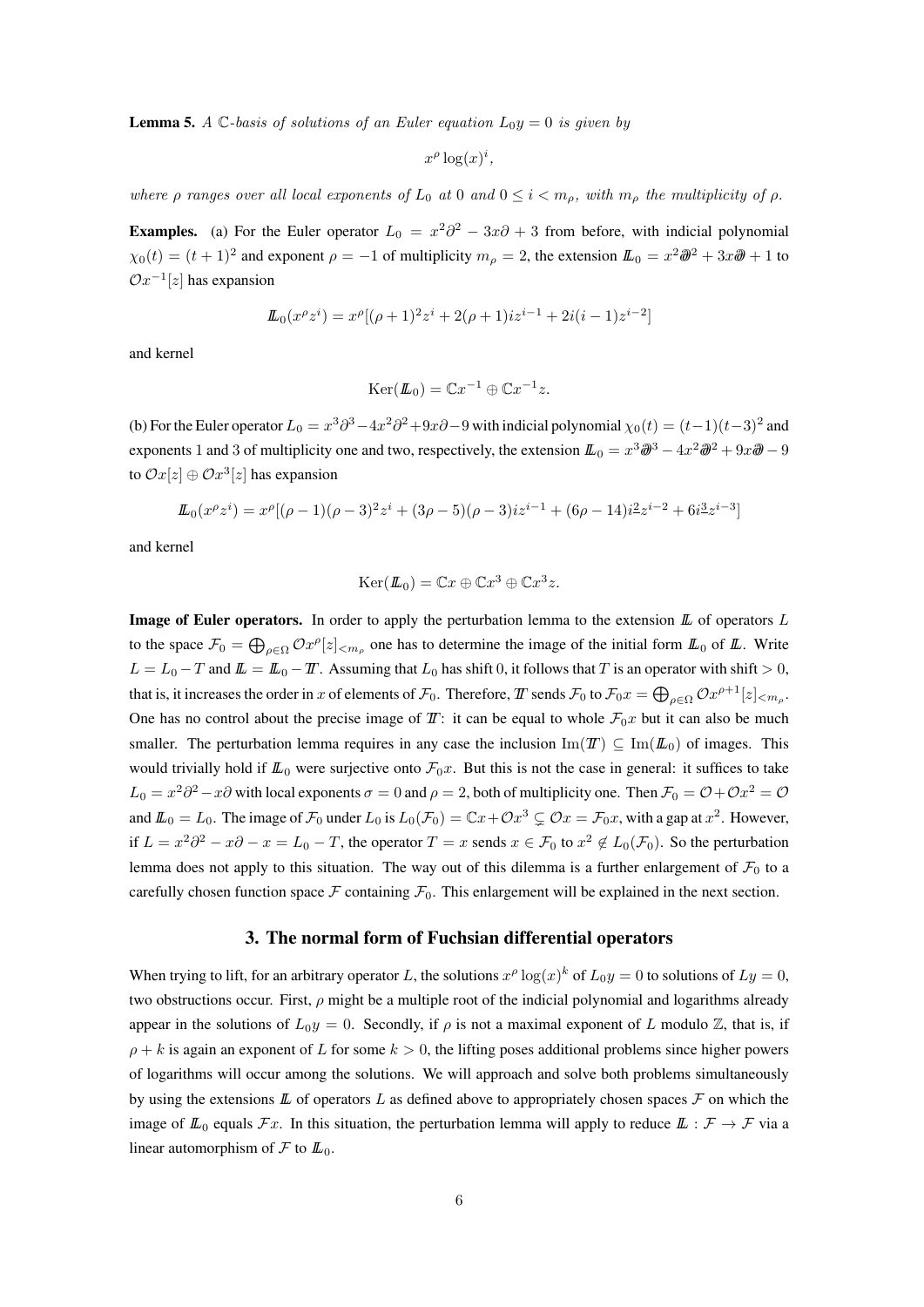Enlargements of function spaces. As was done already classically [Fuchs1, p. 136 and 157, Fuchs2, p. 362 and 364, Thom1, p. 193, Frob1, p. 221] it is appropriate to partition the set of exponents of a linear differential operator L into sets  $\Omega \subseteq \mathbb{C}$  of exponents whose differences are integers and such that no exponent outside  $\Omega$  has integer difference with an element of  $\Omega$ . We list the elements of each  $\Omega$  increasingly,

$$
\rho_1 < \rho_2 < \cdots < \rho_r,
$$

where  $\rho_k < \rho_{k+1}$  stands for  $\rho_{k+1} - \rho_k \in \mathbb{N}_{>0}$ , and denote by  $m_k \geq 1$  the respective multiplicity of  $\rho_k$  as a root of the indicial polynomial  $\chi_0$  of L at 0. Set  $n_k = m_1 + \cdots + m_k$  and  $n_0 = 0$ . To easen the notation, we omit in each  $\rho_k$  the reference to the respective set  $\Omega = \{\rho_1, ..., \rho_r\}$ . Instead of  $\mathcal{F}_0^{\Omega} = \sum_{k=1}^r \mathcal{O}x^{\rho_k}[z]_{\leq m_k}$ we will now allow polynomials in z of degree  $\langle n_k \rangle$  and take the larger module

$$
\mathcal{F}^{\Omega} = \sum_{k=1}^{r} \mathcal{O}x^{\rho_k}[z]_{\leq n_k} = \bigoplus_{k=1}^{r} \bigoplus_{i=n_{k-1}}^{n_{k-1}} \mathcal{O}x^{\rho_k}z^{i} = \bigoplus_{k=1}^{r-1} \bigoplus_{i=0}^{n_{k-1}} \bigoplus_{\sigma=\rho_k}^{n_{k+1}-1} \mathbb{C}x^{\sigma}z^{i} \oplus \bigoplus_{i=0}^{n_{r}-1} \mathcal{O}x^{\rho_{r}}z^{i},
$$

equipped with the derivation  $\partial \! \partial$  from before (see Fig. 1). The two different direct sum decompositions of F will become relevant in a moment. Then set

$$
\mathcal{F}=\bigoplus_{\Omega}\mathcal{F}^{\Omega},
$$

the sum varying over all sets  $\Omega$  of exponents with integer difference. As each summand  $\bigoplus_{i=n_{k-1}}^{n_k-1} \mathcal{O}x^{\rho_k}z^i$ of  $\mathcal{F}^{\Omega}$  has rank  $m_k$ , it follows that  $\mathcal F$  is free of rank n over  $\mathcal O$ .



*Figure 1.* The sets of exponents  $(\sigma, i)$  of monomials  $x^{\sigma} z^i$  in  $\mathcal{F}^{\Omega}$ ; in red monomials in Ker $(\mathbb{L}_0)$ . **Example.** Assume that the Euler operator  $L_0$  has just two local exponents  $\sigma$  and  $\rho$  of multiplicities  $m_{\sigma}$  and  $m_{\rho}$ , respectively, say  $\Omega = {\sigma, \rho}$ . If  $\rho - \sigma \notin \mathbb{Z}$ , then

$$
\mathcal{F} = \mathcal{O}x^{\sigma}[z]_{< m_{\sigma}} \oplus \mathcal{O}x^{\rho}[z]_{< m_{\rho}};
$$

if  $\rho - \sigma \in \mathbb{N}$ , then

$$
\mathcal{F} = \mathcal{O}x^{\sigma}[z]_{< m_{\sigma}} + \mathcal{O}x^{\rho}[z]_{< m_{\sigma} + m_{\rho}} = \mathcal{O}x^{\sigma}[z]_{< m_{\sigma}} \oplus \mathcal{O}x^{\rho}z^{m_{\sigma}}[z]_{< m_{\rho}}.
$$

The extension  $\mathbb{L}_0$  of  $L_0$  to F has kernel  $\mathbb{C}x^{\sigma}[z]_{\leq m_{\sigma}} \oplus \mathbb{C}x^{\rho}[z]_{\leq m_{\rho}}$  in the first case, and  $\mathbb{C}x^{\sigma}[z]_{\leq m_{\sigma}} \oplus$  $\mathbb{C}x^{\rho}z^{m_{\sigma}}[z]_{\leq m_{\rho}}$  in the second case. The respective images of  $\mathbb{L}_0$  are

$$
\mathcal{O}x^{\sigma+1}[z]_{\leq m_{\sigma}} \oplus \mathcal{O}x^{\rho+1}[z]_{\leq m_{\rho}}
$$

and

$$
\mathcal{O}x^{\sigma+1}[z]_{\leq m_{\sigma}} \oplus \mathcal{O}x^{\rho+1}z^{m_{\sigma}}[z]_{\leq m_{\rho}},
$$

so they equal  $Fx$  in both cases.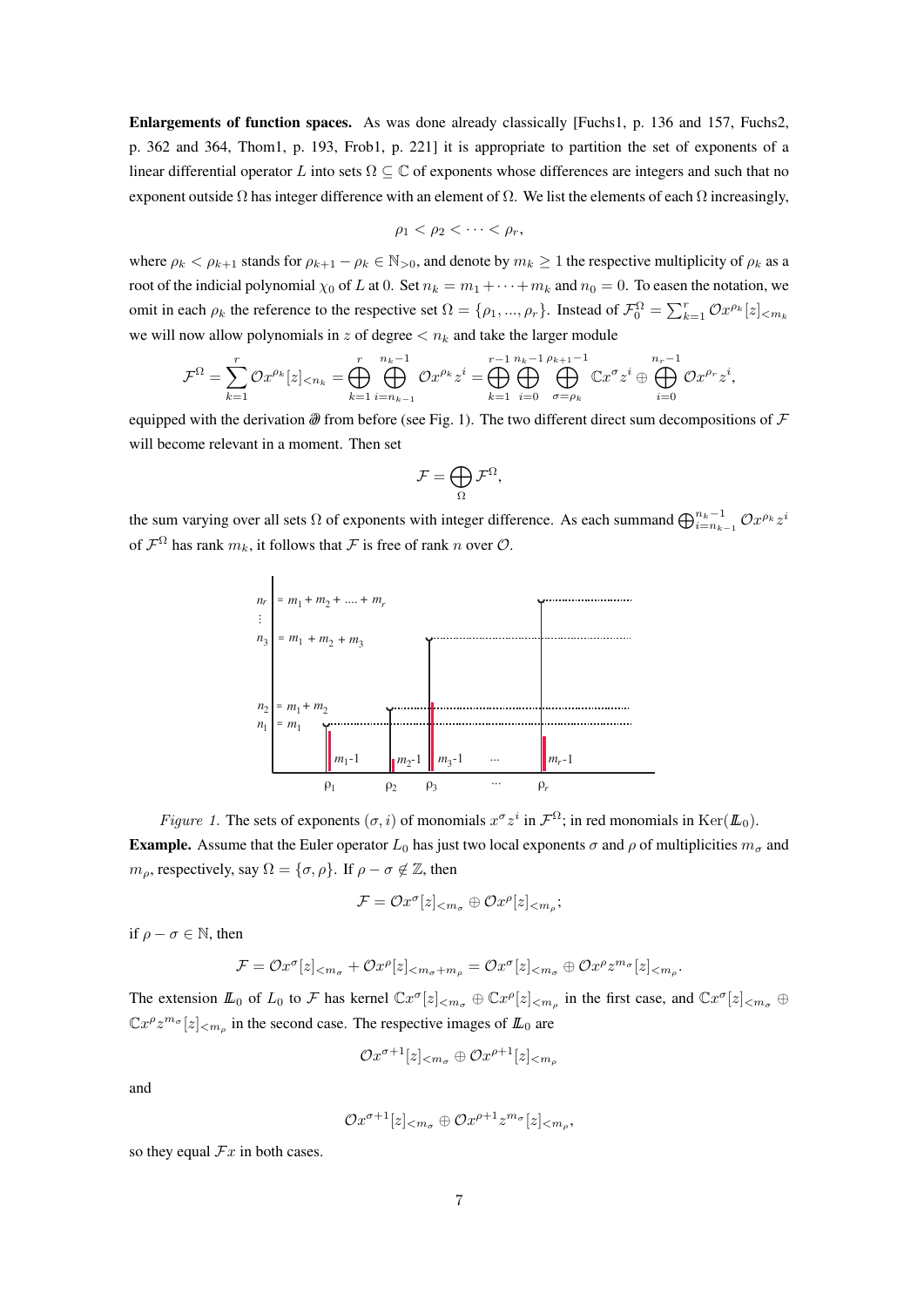**Normal Form Theorem.** Let  $L \in \mathcal{O}[\partial]$  be a linear differential operator with holomorphic coefficients at 0, initial form  $L_0$  and shift  $\tau = 0$ . Denote by  $\Omega = {\rho_1, ..., \rho_r}$  a set of increasingly ordered local exponents  $\rho_k$  of L with integer differences and multiplicities  $m_k$ . Set  $n_k = m_1 + \ldots + m_k$  and  $\mathcal{F} = \mathcal{F}^{\Omega} = \sum_{r=0}^{r}$  $k=1$  $\mathcal{O}x^{\rho_k}[z]_{\leq n_k}$ . Let  $\mathbb{L}, \mathbb{L}_0 : \mathcal{F} \to \mathcal{F}$  be the extensions of L and  $L_0$  to  $\mathcal{F}$  defined via  $\partial \mathscr{D}x = 1$  and  $\partial \mathscr{D}z = x^{-1}$  as in section 2. Assume in assertions (c) and (d) that L has a regular singularity at 0.

(a) The map  $\mathbb L$  sends  $\mathcal F$  into

$$
\mathcal{F}x = \sum_{k=1}^r \mathcal{O}x^{\rho_k+1}[z]_{< n_k}.
$$

(b) The map  $\mathbb{L}_0$  has image  $\text{Im}(\mathbb{L}_0) = \mathcal{F}x$ . Its kernel  $\text{Ker}(\mathbb{L}_0) = \bigoplus_{i=1}^r$  $k=1$  $\mathbb{C}x^{\rho_k}[z]_{\leq m_k}$  has direct complement

$$
\mathcal{H}=\bigoplus_{k=2}^r\bigoplus_{i=m_k}^{n_k-1}\mathbb{C} x^{\rho_k}z^i\oplus\bigoplus_{k=1}^{r-1}\bigoplus_{e=1}^{\rho_{k+1}-\rho_k-1}\bigoplus_{i=0}^{n_k-1}\mathbb{C} x^{\rho_k+e}z^i\oplus\bigoplus_{i=0}^{n_r-1}\mathcal{O} x^{\rho_r+1}z^i,
$$

in F. Thus the restriction  $\mathbb{L}_{0|\mathcal{H}}$  defines a linear isomorphism between H and Fx.

(c) The composition of the inverse  $(\mathbb{L}_{0|\mathcal{H}})^{-1} : \mathcal{F}x \to \mathcal{H}$  of  $\mathbb{L}_{0|\mathcal{H}}$  with the inclusion  $\mathcal{H} \subseteq \mathcal{F}$  defines a right inverse  $\mathbb{S}_0 : \mathcal{F}x \to \mathcal{F}$  of  $\mathbb{L}_0$ , again denoted by  $(\mathbb{L}_{0|\mathcal{H}})^{-1}$ . Let  $\mathbb{T} : \mathcal{F} \to \mathcal{F}x$  be the extension of  $T = L_0 - L$  to F. The map

$$
u = \mathrm{Id}_{\mathcal{F}} - \mathcal{S}_0 \circ \mathcal{I} : \mathcal{F} \to \mathcal{F}
$$

is a linear automorphism of F, with inverse  $v = u^{-1} = \sum_{n=0}^{\infty}$  $k=0$  $(\mathcal{S} \circ \mathcal{T})^k : \mathcal{F} \to \mathcal{F}.$ (d) The automorphism v of  $\mathcal F$  transforms  $\mathbb L$  into  $\mathbb L_0$ ,

 $\mathbf{L} \circ v = \mathbf{L}_0.$ 

(e) If 0 is an arbitrary (i.e., regular or irregular) singularity of  $L$ , statements (a) to (d) hold true with O replaced by the ring  $\widehat{\mathcal{O}}$  of formal power series over  $\mathbb C$  or over an arbitrary field K of characteristic 0.

**Proof.** (a) Recall that  $\mathbb{L} = \mathbb{L}_0 - T$  and that T sends F into  $Fx$  since T has shift > 0. It therefore suffices to show that  $\mathbb{L}_0$  sends  $\mathcal F$  into  $\mathcal F x$ . But recall from Lemma 3 that

$$
\mathcal{L}_0(x^{\rho}z^i) = x^{\rho} \cdot [\chi_0(\rho)z^i + \chi'_0(\rho)iz^{i-1} + \frac{1}{2!}\chi''_0(\rho)i^2z^{i-2} + \ldots + \frac{1}{n!}\chi_0^{(n)}(\rho)i^{\underline{n}}z^{i-n}].
$$

Therefore, as  $\chi_0^{(\ell)}(\rho_k)=0$  for  $0\leq \ell < m_k$ , and using that  $n_k-m_k=n_{k-1}$  for  $k\geq 2$ , it follows that  $I\!I\!I_0$ sends  $F$  into

$$
\sum_{k=1}^r \mathcal{O}x^{\rho_k}[z]_{\leq n_k-m_k} = \sum_{k=2}^r \mathcal{O}x^{\rho_k}[z]_{\leq n_{k-1}} \subseteq \sum_{k=2}^r \mathcal{O}x^{\rho_{k-1}+1}[z]_{\leq n_{k-1}} \subseteq \mathcal{F}x.
$$

Here, we use that  $\rho_k - \rho_{k-1} \in \mathbb{N}_{>0}$ . This proves that  $\mathbb{L}_0(\mathcal{F}) \subseteq \mathcal{F}x$ .

(b) From the shape of F and  $\text{Ker}(\mathbb{L}_0)$  as depicted in Fig. 1 one sees that H is a direct complement of  $\text{Ker}(\mathbb{L}_0)$ in F. Hence  $\mathbb{L}_{0|\mathcal{H}}$  is automatically injective and  $\mathbb{L}_0(\mathcal{F}) = \mathbb{L}_0(\mathcal{H})$ . We will show that  $\mathbb{L}_0(\mathcal{F}) = \mathcal{F}x$ . It suffices to check that all monomials  $x^{\sigma}z^i \in \mathcal{F}x$  lie in the image, where  $\sigma = \rho_k + e$  for some  $k = 1, ..., r$ and  $e \geq 1$ , and where  $i < n_k$ . This is actually the trickiest part of the proof. We distinguish two cases.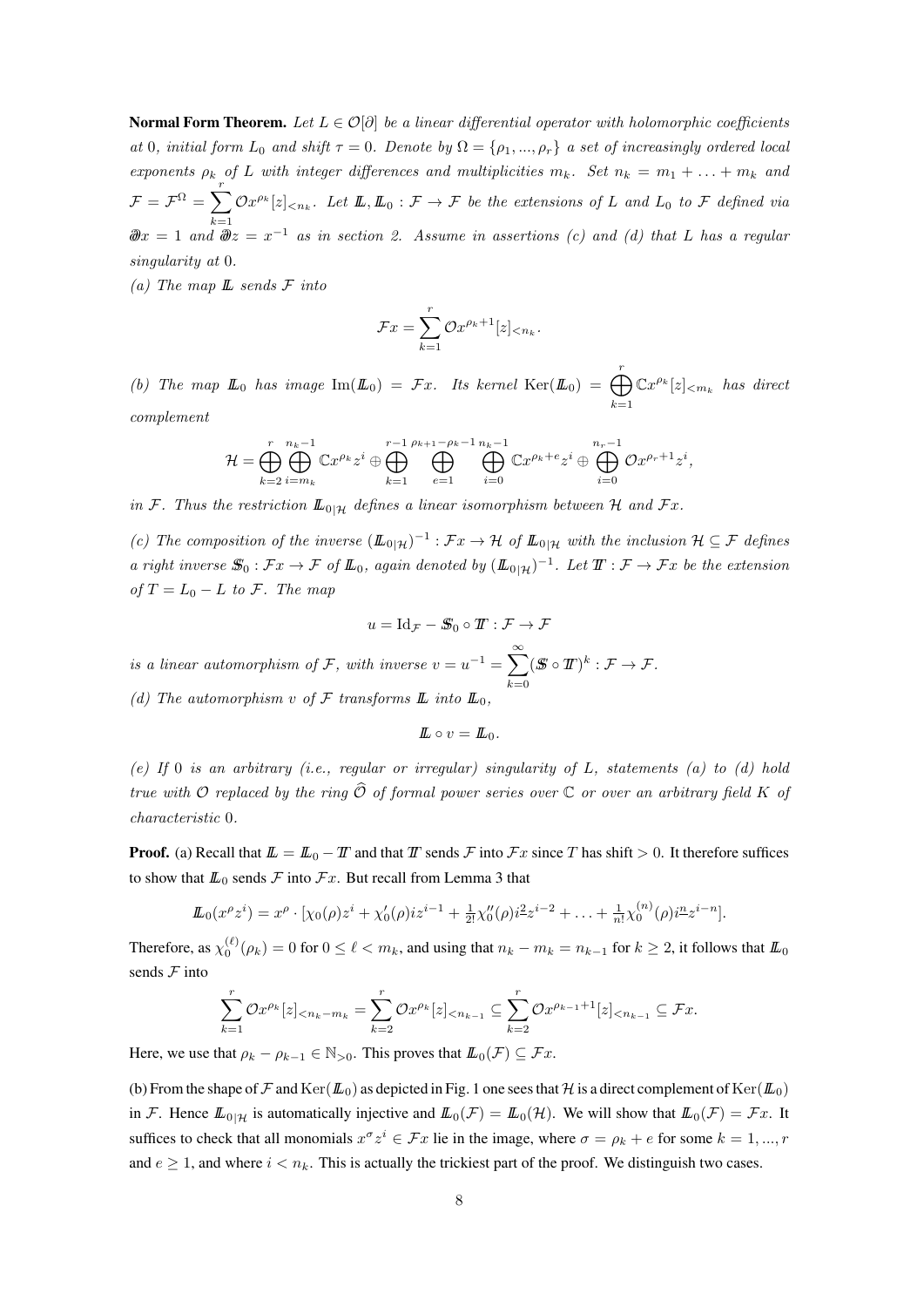(i) If  $\sigma \notin \Omega$ , proceed by induction on i. Let  $i = 0$ . By Lemma 2,

$$
\underline{L}_0(x^{\sigma}) = L_0(x^{\sigma}) + \sum_{j=1}^n \frac{1}{j!} L^{(j)} \partial_z^j(x^{\sigma}) = L_0(x^{\sigma}) = \chi_0(\sigma) x^{\sigma} \neq 0,
$$

since  $\sigma$  is not a root of  $\chi_0$ . So  $x^{\sigma} \in I\!I\!I_0(\mathcal{F})$ . Let now  $i > 0$ . Lemmata 2 and 3 yield

$$
\underline{L}_0(x^{\sigma}z^i) = L_0(x^{\sigma}z^i) + \sum_{j=1}^n \frac{1}{j!} L^{(j)} \partial_z^j (x^{\sigma}z^i) = \chi_0(\sigma) x^{\sigma} z^i + \chi_0^{(j)}(\sigma) x^{\sigma} \sum_{j=1}^n \frac{i^j}{j!} z^{i-j}.
$$

By the inductive hypothesis and using again that  $\chi_0(\sigma) \neq 0$ , we end up with  $x^{\sigma}z^i \in I\!I\!I_0(\mathcal{F})$ .

(ii) If  $\sigma \in \Omega$ , write  $\sigma = \rho_k$  for some  $1 \leq k \leq r$ . As  $x^{\sigma} z^i = x^{\rho_k} z^i \in \mathcal{F}x$  and  $\rho_1 < \rho_2 < \cdots < \rho_r$ , we know that  $k \geq 2$  and

$$
x^{\rho_k}z^i \notin x \cdot \sum_{\ell=k}^r \mathcal{O}x^{\rho_\ell}[z]_{\leq n_\ell}.
$$

Hence

$$
x^{\rho_k}z^i\in x\cdot\sum_{\ell=1}^{k-1}{\mathcal O} x^{\rho_\ell}[z]_{
$$

This implies in particular that  $0 \le i \le n_{k-1}$ , which will be used later on. We proceed by induction on i. Let  $i = 0$ . By Lemma 2,

$$
\begin{split} \mathit{I\!L}_{0}(x^{\rho_{k}}z^{m_{k}}) &= \sum_{j=0}^{m_{k}-1} \frac{1}{j!} L^{(j)} \partial_{z}^{j}(x^{\rho_{k}}z^{m_{k}}) + \frac{1}{m_{k}!} L^{(m_{k})}_{0} \partial_{z}^{m_{k}}(x^{\rho_{k}}z^{m_{k}}) + \sum_{j=m_{k}+1}^{n} \frac{1}{j!} L^{(j)}_{0} \partial_{z}^{j}(x^{\rho_{k}}z^{m_{k}}) \\ &= \sum_{j=0}^{m_{k}-1} \frac{(m_{k})_{j}^{j}}{j!} \chi_{0}^{(j)}(\rho_{k})x^{\rho_{k}}z^{m_{k}-j} + \chi_{0}^{(m_{k})}(\rho_{k})x^{\rho_{k}} \\ &= \chi_{0}^{(m_{k})}(\rho_{k})x^{\rho_{k}}. \end{split}
$$

Here, the sum in the first summand in the last but one line is 0 since  $\rho_k$  is a root of  $\chi_0$  of multiplicity  $m_k$ , and for the same reason, the second summand  $\chi_0^{(m_k)}(\rho_k)x^{\rho_k}$  is non-zero. So  $x^{\sigma} = x^{\rho_k} \in I\!L_0(\mathcal{F})$ . Let now  $i > 0$  and consider  $x^{\sigma} z^i = x^{\rho_k} z^i \in \mathcal{F}x$ . We will use that  $i < n_{k-1}$  as observed above. Namely, this implies that  $m_k + i < m_k + n_{k-1} = n_k$ , so that  $x^{\rho_k} z^{m_k + i}$  is an element of F. Let us apply  $\mathbb{L}_0$  to it. Similarly as in the case  $i = 0$  we get

$$
\begin{split} \mathit{I\!L}_{0}(x^{\rho_{k}}z^{m_{k}+i}) &= \sum_{j=0}^{m_{k}-1} \frac{1}{j!} L^{(j)} \partial_{z}^{j}(x^{\rho_{k}}z^{m_{k}+i}) + \frac{1}{m_{k}!} L^{(m_{k})}_{0} \partial_{z}^{m_{k}}(x^{\rho_{k}}z^{m_{k}+i}) + \\ &+ \sum_{j=m_{k}+1}^{n} \frac{1}{j!} L^{(j)}_{0} \partial_{z}^{j}(x^{\rho_{k}}z^{m_{k}+i}) \\ &= \frac{(m_{k}+i)^{m_{k}}}{m_{k}!} \chi_{0}^{(m_{k})}(\rho_{k})x^{\rho_{k}}z^{i} + \sum_{j=m_{k}+1}^{n} \frac{(m_{k}+i)^{j}}{j!} \chi_{0}^{(j)}(\rho_{k})x^{\rho_{k}}z^{m_{k}+i-j}. \end{split}
$$

The sum appearing in the second summand of the last line belongs to  $\mathbb{L}_0(\mathcal{F})$  by the induction hypothesis since  $m_k + i - j < i$ . As  $\chi_0^{(m_k)}(\rho_k) \neq 0$ , we end up with  $x^{\sigma} z^i = x^{\rho_k} z^i \in I\!I\!I_0(\mathcal{F})$ . This proves that  $\mathbb{L}_0(\mathcal{F}) = \mathcal{F}x$  and assertion (b).

(c) & (d) & (e) Once we show that  $|\mathcal{S}_0(T(f))| \leq C|f|$  holds for some  $0 < C < 1$  and all  $f \in \mathcal{F}$ , the perturbation lemma implies that  $u = \mathrm{Id}_{\mathcal{F}} - \mathcal{S}_0 \circ T$  is a linear automorphism of  $\mathcal F$  with  $\mathcal L \circ u^{-1} = \mathcal L_0$ , proving assertions (c) to (e) of the theorem. The proof of the estimate is split into two parts, first for formal power series and then for convergent ones, and uses a different metric in each case.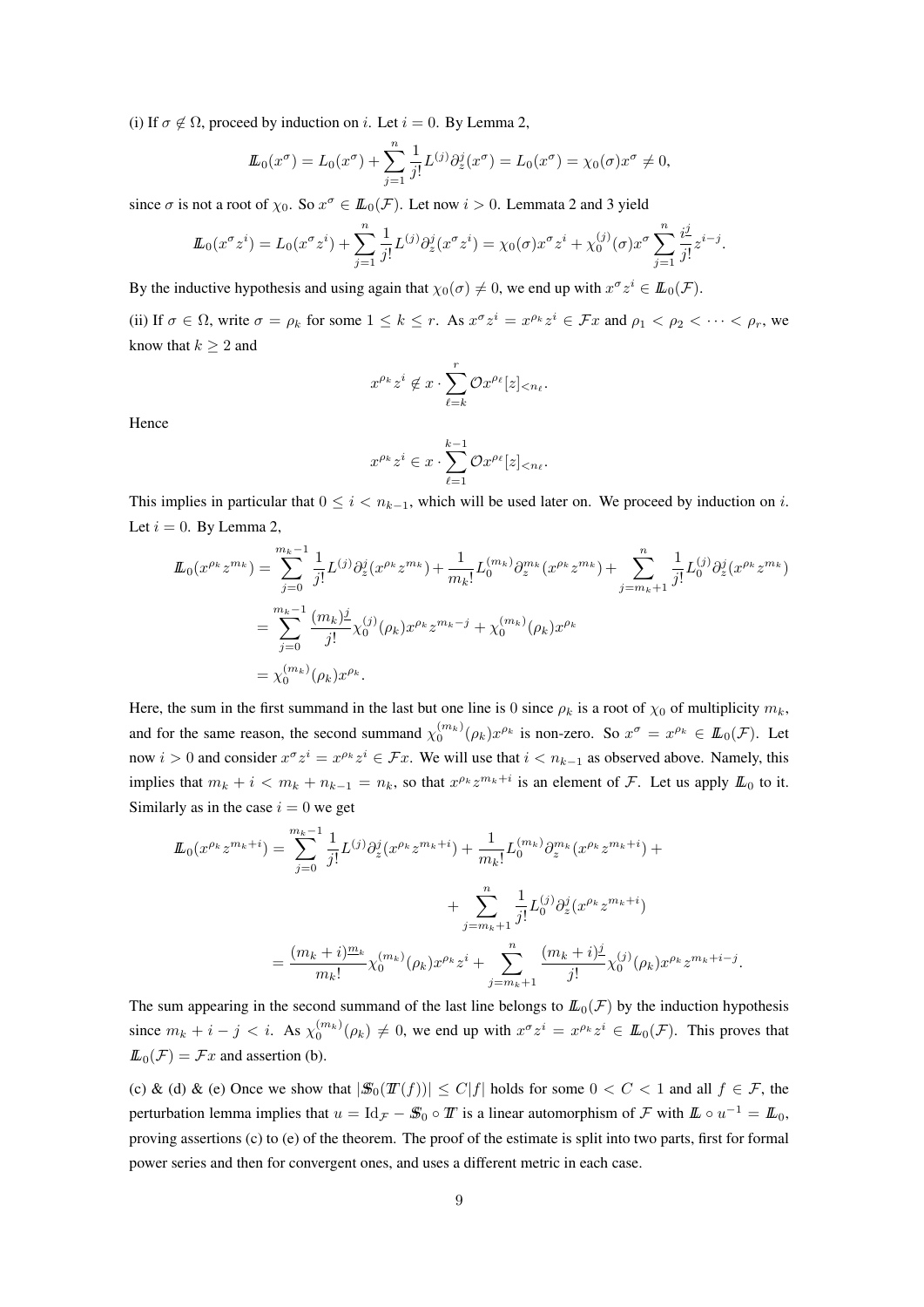(i) Denote by  $\hat{\mathcal{O}} = K[[x]]$  the formal power series ring over an arbitrary field K of characteristic 0, equipped with the metric  $d(f, g) = 2^{-\text{ord}_0(f-g)}$ , where  $\text{ord}_0$  denotes the order of vanishing at 0. Let  $\mathcal{F}$  denote the induced  $\hat{O}$ -modules  $\hat{\mathcal{F}} = \mathcal{F} \otimes_K \hat{O}$  and write again  $\mathbb{L}$  for the extension  $\hat{\mathbb{L}}$  to  $\hat{\mathcal{F}}$ . As  $T$  increases the order of series in  $\widehat{O}$ , while  $L_0$  and  $\mathcal{S}_0$  do not decrease the order, it follows that also  $\mathcal{S}_0 \circ T$  increases the order. It thus satisfies the inequality  $|\mathcal{S}_0(T(f))| \leq C \cdot |f|$  from the beginning, for some  $0 < C < 1$ , having set  $|f| = d(f, 0) = 2^{-\text{ord }f}$ . Therefore the von Neumann series

$$
v = \sum_{j=0}^{\infty} (\mathbf{S}_0 \circ \mathbf{T})^j
$$

defines a C-linear map  $v : \hat{\mathcal{F}} \to \hat{\mathcal{F}}$ . Then it is clear that  $v = u^{-1} = (\text{Id}_{\hat{\mathcal{F}}} - \mathcal{F} \circ \mathcal{T})^{-1}$ . So u and v are<br>automorphisms and  $\mathcal{F} \circ v = \mathcal{F} \circ \text{ly the perturbation lemma. This proves assertion (a) of the theorem$ automorphisms, and  $\mathbb{L} \circ v = \mathbb{L}_0$  by the perturbation lemma. This proves assertion (e) of the theorem.

(ii) To prove the same thing inside  $\mathcal{O}$ , denote by  $\mathcal{O}_s$  the subring of germs of holomorphic functions h such that  $|h|_s < \infty$ . Here,  $s > 0$  and  $|\sum_{k=0}^{\infty} a_k x^k|_s := \sum_{k=0}^{\infty} |a_k| s^k$ . It is well known that the rings  $\mathcal{O}_s$  are Banach spaces, and that  $\mathcal{O}=\bigcup_{s>0}\mathcal{O}_s$  [GrRe]. For  $s>0$  sufficiently small,  $u$  restricts to a linear map  $u_s$  on the induced Banach space  $\mathcal{F}_s$ . For the convergence of  $v_s$  it therefore suffices to prove that  $||\mathcal{S}_0 \circ T||_s < 1$ , where  $||-||_s$  denotes the operator norm of bounded linear maps  $\mathcal{F}_s \to \mathcal{F}_s$ . Once this is proven,  $v_s = u_s^{-1}$ holds as before and shows that  $u_s$  and hence also u are linear isomorphisms. This argument provides a compact reformulation of Frobenius' proof for the convergence of solutions [Frob1, p. 218].

The inequality  $||\mathcal{S}_0 \circ \mathcal{I}||_{\mathcal{S}} < 1$  is equivalent to the existence of a constant  $0 < C < 1$  such that

$$
|\mathcal{S}_0(T(x^{\rho}h(x)z^i))|_s \leq C \cdot |x^{\rho}h(x)z^i|_s
$$

for all  $x^{\rho}h(x)z^i \in \mathcal{F}_s$ . This will imply in particular that  $(\mathcal{S}_0 \circ \mathcal{T})(\mathcal{F}_s) \subseteq \mathcal{F}_s$ .

We will treat the case where  $\rho$  is a maximal local exponent of L modulo Z and a simple root of  $\chi_0$ . In this case, no extensions of operators are required, and we can work directly with L, S and T and  $\mathcal{F} = \mathcal{O}x^{\rho}$ . For non-maximal exponents there occur notational complications which present, however, no substantially new difficulty. So we shall omit the general case. For  $h = \sum_{k=0}^{\infty} a_k x^k \in \mathcal{O}$  and writing  $L = \sum_{j=0}^{n} p_j(x) \partial^j$ with  $p_j = \sum_{i=0}^{\infty} c_{ij} x^i$  we have

$$
T(x^{\rho}h) = -\sum_{i-j>0} \sum_{k=0}^{\infty} (\rho+k)^{j} c_{ij} a_k x^{\rho+k+i-j},
$$

and, recalling that  $L_0$  is assumed to have shift 0,

$$
S(T(x^{\rho}h)) = -\sum_{i-j>0} \sum_{k=0}^{\infty} \frac{(\rho+k)^{j}}{\chi_{L}(\rho+k+i-j)} c_{ij} a_{k} x^{\rho+k+i-j}.
$$

As  $i - j > 0$ ,  $k \ge 0$ , and  $\rho$  is maximal, no  $\rho + k + i - j$  appearing in the denominator is a root of  $\chi_L$ . Hence the ratio

$$
\frac{(\rho+k)^{\underline{j}}}{\chi_L(\rho+k+i-j)} = \frac{(\rho+k)^{\underline{j}}}{\sum_{\ell=0}^n c_{\ell,\ell}(\rho+k+i-j)^{\underline{\ell}}}
$$

is well defined. But  $c_{n,n} \neq 0$  since 0 is a regular singularity of L, and hence  $(\rho + k + i - j)^n$  appears in the denominator with non-zero coefficient. As  $j \leq n$  this ensures that the ratio remains bounded in absolute value, say  $\leq c$ , as k tends to  $\infty$ . Taking norms on both sides of the above expression for  $S(T(x^{\rho}h))$  yields, for  $s \leq 1$  and  $h \in \mathcal{O}_s$ , the estimate

$$
|S(T(x^{\rho}h))|_{s} \leq c \sum_{i-j>0} \sum_{k=0}^{\infty} |c_{ij}| |a_{k}| s^{\rho+k+i-j} = c \sum_{i-j>0} |c_{ij}| s^{i-j} \sum_{k=0}^{\infty} |a_{k}| s^{\rho+k}.
$$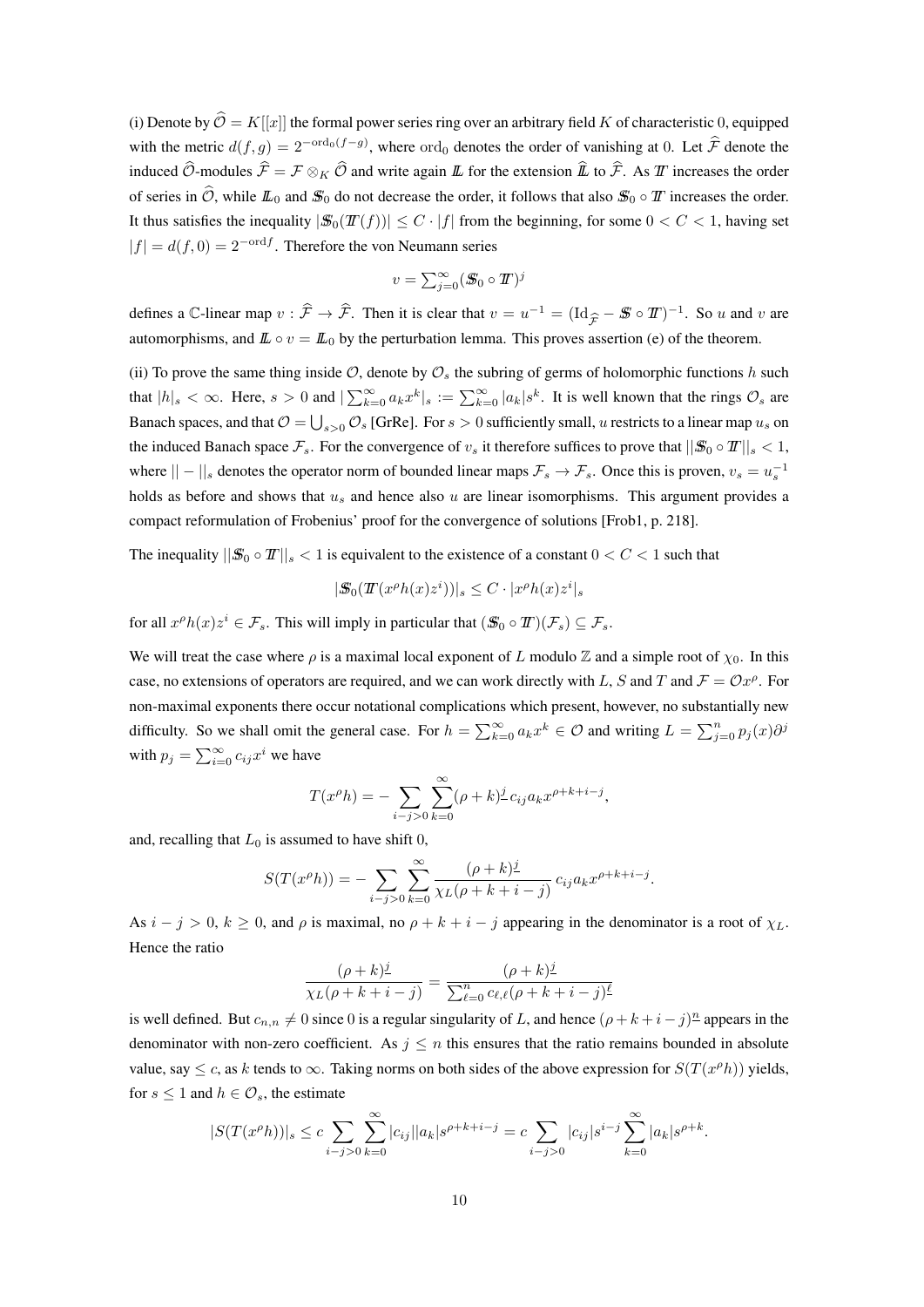But by assumption,  $p_j = \sum_{i=0}^{\infty} c_{ij} x^i \in \mathcal{O}_s$  for all  $0 < s \le s_0$  and all  $j = 0, ..., n$ . This implies in particular  $\sum_{i>j}^{\infty} c_{ij} x^i \in \mathcal{O}_s$  and then, after division by  $x^{j+1}$  and since  $i > j$ , that

$$
\sum_{i>j}^{\infty} c_{ij} x^{i-(j+1)} \in \mathcal{O}_s.
$$

We get for all  $s \leq r$  that

$$
\sum_{i-j>0} |c_{ij}| s^{i-j} = s \cdot \sum_{i-j>0} |c_{ij}| s^{i-(j+1)} \leq c' s
$$

for some  $c' > 0$  independent of s. This inequality allows us to bound  $|S(T(x<sup>p</sup>h))|_s$  from above by

$$
|S(T(x^{\rho}h))|_s \leq cc's \sum_{k=0}^{\infty} |a_k|s^{\rho+k} = cc's|x^{\rho}h|_s.
$$

Take now  $s_0 > 0$  sufficiently small, say  $s_0 \le \min(1, r)$  and  $s_0 < \frac{1}{cc'}$ , and get a constant  $0 < C < 1$  such that for  $0 < s \leq s_0$  one has

$$
|S(T(x^{\rho}h))|_{s} \leq C \cdot |x^{\rho}h|_{s}.
$$

This establishes  $||S \circ T||_s < 1$  on  $\mathcal{F}_s$  for  $0 < s \le s_0$ . By the perturbation lemma,  $u_s = \text{Id}_{\mathcal{F}_s} - S \circ T$  is an automorphism of  $\mathcal{F}_s$  with inverse  $v_s = \sum_k (S \circ T)^k$ . This completes the proof of the theorem.

## 4. Applications of the normal form theorem

As a first consequence of the normal form theorem we recover the classical theorem of Fuchs from 1866 and 1868 about the local solutions of differential equations at regular singular points [Fuchs1, Fuchs2]. The statement was reorganized and further detailed by Thomé and Frobenius in a series of papers between 1872 and 1875 [Thom1, Thom2, Thom3, Frob1, Frob2]. See also [Fabr, formula (9), p. 19].

**Theorem of local solutions.** Let  $L \in \mathcal{O}[\partial]$  be a linear differential operator with holomorphic coefficients and regular singularity at 0. For each set  $\Omega$  of local exponents of L with integer differences, let  $u_{\Omega} : \mathcal{F}^{\Omega} \to \mathcal{F}^{\Omega}$  be the automorphism of assertion (d) of the normal form theorem. (a) Varying  $\Omega$ , a C-basis of local solutions of  $Ly = 0$  at 0 is given by

$$
y_{\rho,i}(x) = u_{\Omega}^{-1}(x^{\rho}z^{i})_{|z=\log(x)},
$$

for  $\rho \in \Omega$  a local exponent of L of multiplicity  $m_{\rho}$ , and  $0 \leq i \leq m_{\rho}$ .

(b) Order the exponents in a chosen set  $\Omega$  as  $\rho_1 < \ldots < \rho_r$  and write  $m_k$  for  $m_{\rho_k}$ . Set  $n_k =$  $m_1 + \ldots + m_k$ . Each solution related to  $\Omega$  is of the form, for  $1 \leq k \leq r$  and  $0 \leq i \leq m_k$ ,

$$
y_{\rho_k,i}(x) = x^{\rho_k} [f_{k,i} + \ldots + f_{k,0} \log(x)^i] + \sum_{\ell=k+1}^r x^{\rho_\ell} \sum_{j=n_{\ell-1}}^{n_{\ell}-1} h_{k,i,j}(x) \log(x)^j,
$$

with holomorphic  $f_{k,i}$  and  $h_{k,i,j}$  in  $O$  with non-zero constant term.

**Proof.** Let  $\Omega$  be a set of local exponents of L at 0 with integer differences and consider the space  $\mathcal{F}^{\Omega} = \sum_{k=1}^{r} \mathcal{O}x^{\rho_k}[z]_{\leq n_k}$  as in the statement of the normal form theorem. Extend L and  $L_0$  to operators L and  $\mathbb{L}_0$  on  $\mathcal{F} = \bigoplus_{\Omega} \mathcal{F}^{\Omega}$ . By Lemma 4, a C-basis of solutions of  $\mathbb{L}_0$  is given by the monomials  $x^{\rho}z^i$ ,  $0 \le i \le m<sub>o</sub> - 1$ , where  $\rho$  is a local exponent of multiplicity  $m<sub>o</sub>$ . By assertion (d) of the normal form theorem and since L and  $L_0$  have the same order n, the pull-backs  $u^{-1}(x^{\rho}z^i)$  form a C-basis of solutions of  $\mathbb{L}y = 0$ . Now Lemma 1 gives the result.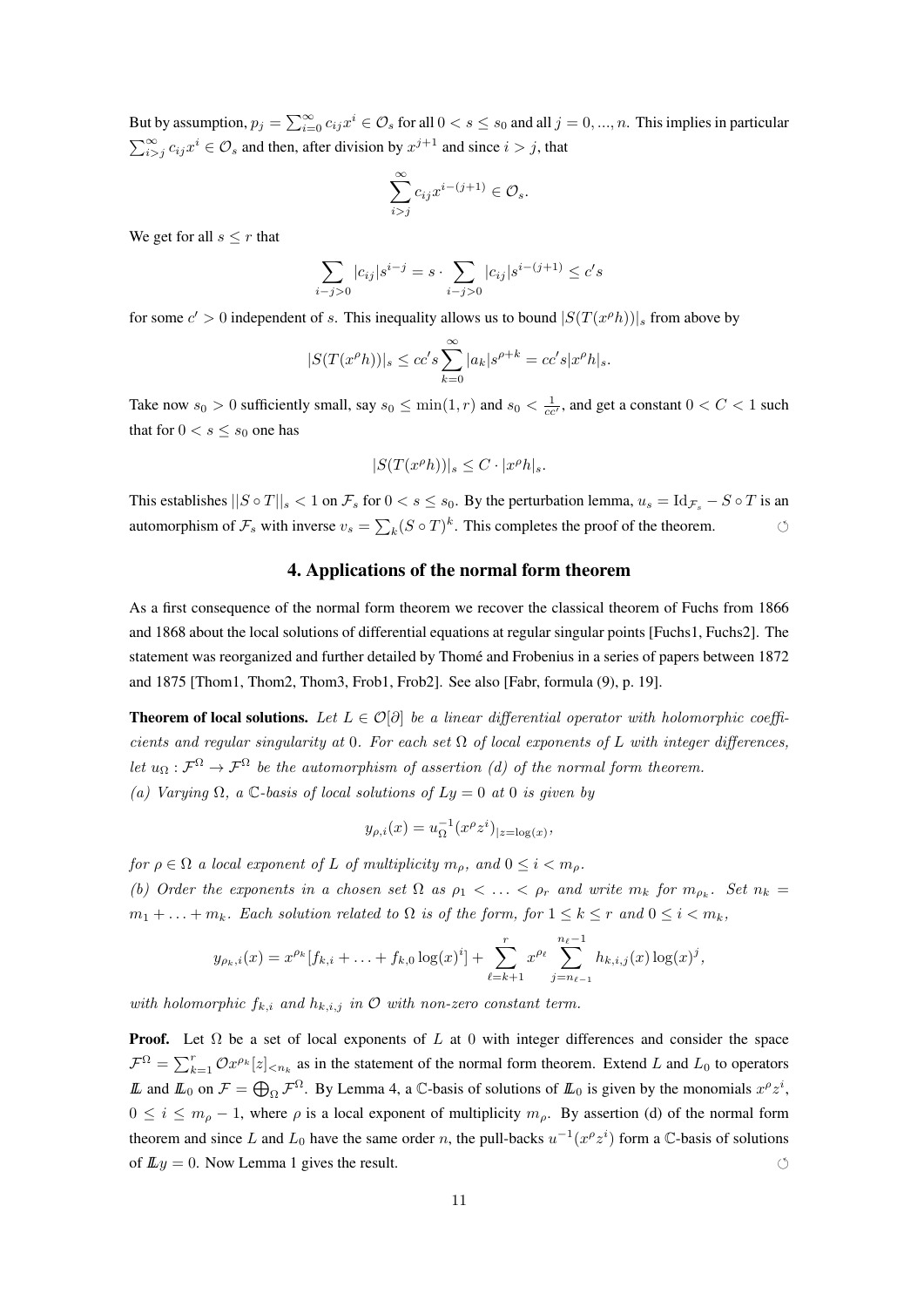**Remark.** The coefficient functions  $f_{k,i}$  and  $h_{\rho,i,j} \in \mathcal{O}$  of the solutions in assertion (b) of the theorem are related to each other. For instance, if  $\rho$  is a maximal exponent in  $\Omega$  of multiplicity  $m_{\rho}$ , then

$$
y_{\rho,0} = x^{\rho} \cdot g_0,
$$
  
\n
$$
y_{\rho,1} = x^{\rho} \cdot [g_1 + g_0 \log(x)],
$$
  
\n...  
\n
$$
y_{\rho,m_{\rho}-1} = x^{\rho} \cdot [g_{m_{\rho}-1} + g_{m_{\rho}-2} \log(x) + \dots + g_1 \log(x)^{m_{\rho}-2} + g_0 \log(x)^{m_{\rho}-1}],
$$

with holomorphic  $g_0, ..., g_{m_0-1}$  having non-zero constant term.

**Example.** If L has exactly two exponents  $\sigma$  and  $\rho$ , with  $\rho - \sigma \in \mathbb{N}_{>0}$  and of multiplicities  $m_{\sigma}$  and  $m_{\rho}$ , respectively, we get accordingly

$$
\mathcal{F} = x^{\sigma}[\mathcal{O} \oplus \cdots \oplus \mathcal{O}z^{m_{\sigma}-1}] + x^{\rho}[\mathcal{O} \oplus \cdots \oplus \mathcal{O}z^{m_{\sigma}+m_{\rho}-1}].
$$

which we rewrite as

$$
\mathcal{F}=x^{\sigma}[\mathcal{O}\oplus\cdots\oplus\mathcal{O}z^{m_{\sigma}-1}]\oplus x^{\rho}[\mathcal{O}z^{m_{\sigma}}\oplus\cdots\oplus\mathcal{O}z^{m_{\sigma}+m_{\rho}-1}].
$$

A basis of solutions of  $Ly = 0$  are  $\mathcal{O}$ -linear combinations

$$
y_{\sigma,0} = x^{\sigma} \cdot h_0 + x^{\rho} g_0 \log(x)^{m_{\sigma}},
$$
  
\n
$$
y_{\sigma,1} = x^{\sigma} \cdot [h_1 + h_0 \log(x)] + x^{\rho} \log(x)^{m_{\sigma}} [g_1 + g_0 \log(x)],
$$
  
\n...  
\n
$$
y_{\sigma,m_{\sigma}-1} = x^{\sigma} \cdot [h_{m_{\sigma}-1} + h_{m_{\sigma}-2} \log(x) + \dots + h_1 \log(x)^{m_{\sigma}-2} + h_0 \log(x)^{m_{\sigma}-1}] +
$$
  
\n
$$
+ x^{\rho} \log(x)^{m_{\sigma}} \cdot [g_{m_{\rho}-1} + \dots + g_0 \log(x)^{m_{\rho}-1}],
$$
  
\n
$$
y_{\rho,0} = x^{\rho} \cdot f_0,
$$
  
\n
$$
y_{\rho,1} = x^{\rho} \cdot [f_1 + f_0 \log(x)],
$$
  
\n...  
\n
$$
y_{\rho,m_{\rho}-1} = x^{\rho} \cdot [f_{m_{\rho}-1} + f_{m_{\rho}-2} \log(x) + \dots + f_1 \log(x)^{m_{\rho}-2} + f_0 \log(x)^{m_{\rho}-1}],
$$

with holomorphic  $f_0, ..., f_{m_p-1}, g_0, ..., g_{m_p-1}, h_0, ..., h_{m_q-1}$  having non zero constant term.

Apparent singularities. The formulas for the solutions of  $Ly = 0$  are somewhat complicated whenever the sets  $\Omega$  of local exponents are not single valued. But if  $\Omega = {\rho}$  has just one element  $\rho$ , i.e., no other local exponent of L is congruent to  $\rho$  modulo Z, and if  $\rho$  has multiplicity  $m_{\rho}$ , the respective solutions are simpler, of the form, for  $0 \le i < m_\rho$ ,

$$
y_{\rho,i}(x) = x^{\rho}[f_i + \ldots + f_i \log(x)^i].
$$

If some local exponents have multiplicity  $> 2$  logarithms are forced to appear. If all local exponents are simple roots of the indicial polynomial, it may happen that no logarithms appear in the solutions. This situation is known as the presence of *apparent singularities*.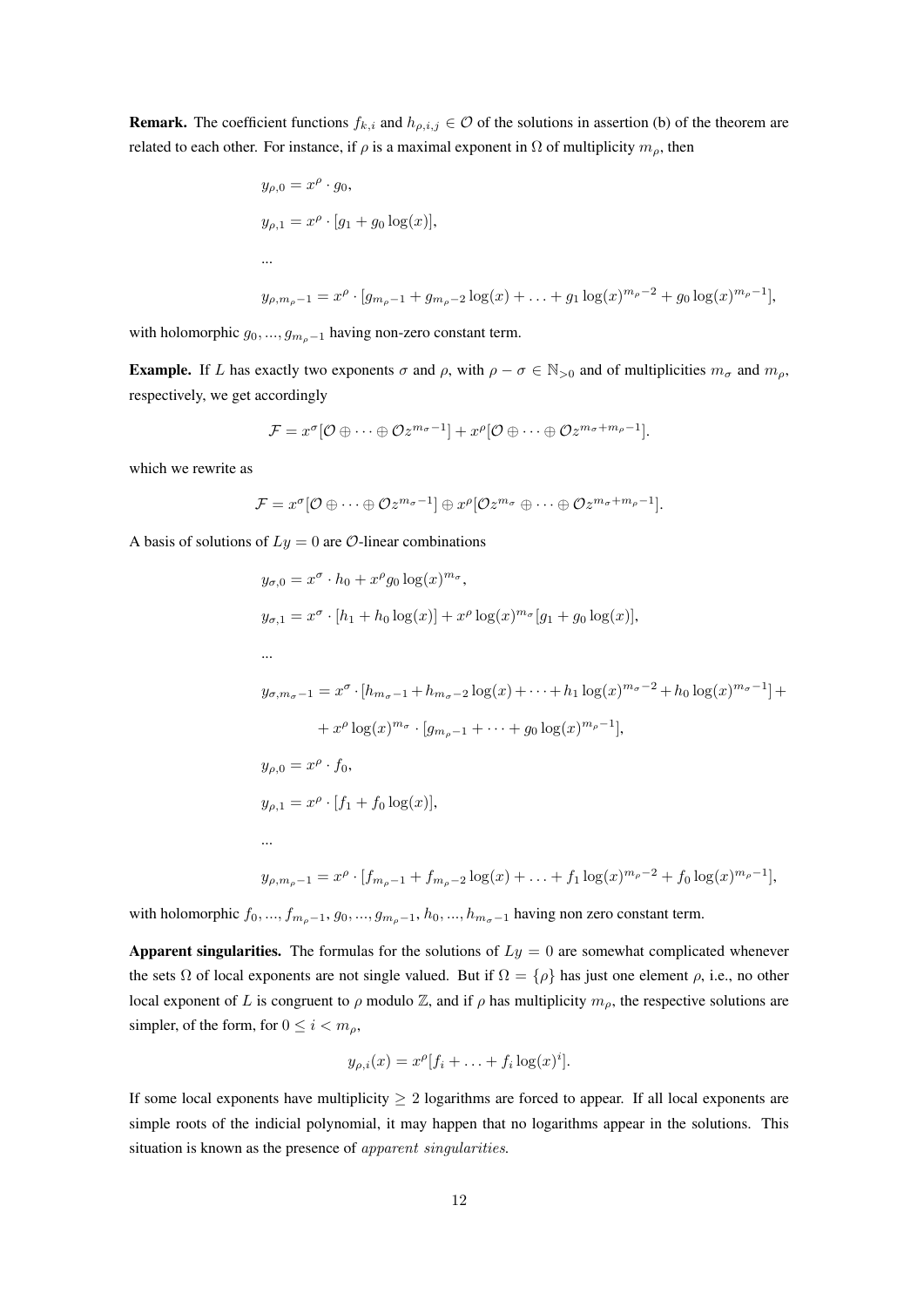**Theorem apparent singularities.** Let  $L \in \mathcal{O}[\partial]$  be a differential operator with holomorphic coefficients and regular singularity at 0. Assume that all local exponents are integers and simple roots of the indicial polynomial of L at 0, and write  $L = L_0 - T$  with initial form  $L_0$  of L. If Im(T)  $\subseteq \text{Im}(L_0)$ in  $\mathcal{O}$ , the local solutions of  $Ly = 0$  at 0 are holomomorphic functions.

**Proof.** This is an immediate consequence of the proof of the normal form theorem, since in case Im(T)  $\subseteq$  $\text{Im}(L_0)$  no extensions of the differential operators to larger function spaces involving logarithms are needed. As the local exponents are integral, the assertion follows from the description of the solutions. 

Irregular singularities. According to Fabry it was Thomé who called Laurent series solutions of linear differential equations *regular integrals* [Fabr, pp. 29, 65]. Fabry and Forsythe mention that *normal integrals* were for Thomé solutions which involve  $\exp(r(x))$ , where r is a rational function [Fabr, p. 65, Fors, p. 262, Thom4, p. 75]. It seems that Thomé [Thom3, p. 292-302] only described conditions for the differential equation to allow a solution at 0 of the form

$$
y(x) = \exp(r(x)) \cdot x^{\rho} \cdot \left[ h_0(x) + h_1(x) \log(x) + \ldots + h_k(x) \log^k(x) \right]
$$

where  $r \in \mathbb{C}(x)$  is a rational function,  $\rho$  a local exponent, and  $h_i$  are holomorphic (actually, one can even take  $r(x) = p(\frac{1}{x^q})$  for a polynomial  $p \in \mathbb{C}[x]$  and an integer  $q \ge 1$ ) [Salv, Thm. 3, Ince, Chap. XVII, p. 417]. Forsythe [Fors, p. 262] mentions that Thome did not prove the existence of such solutions but that ´ he rather assumed having such a solution in order to draw conclusions on the differential equation. Salvy refers to the thesis of Fabry as the place where the existence of a basis of solutions of this form has been proven for any (regular singular or irregular) differential equation [Salv, Thm. 3, p. 1079, Fabr, p. 28]. In chapter IV, Section 25 of [Fabr, p. 65], Fabry follows quite accurately the presentation of Thome [Thom3, ´ p. 293]. It is not easy to make out where Fabry actually proves that every linear differential equation has a basis of solutions of the displayed shape. Fabry himself says that he finds by his method at most as many solutions as the order of the differential equation indicates, but he does not claim to get a whole basis, contrary to what is alluded to by Salvy [Fabr, p. 75, Salv, Thm. 3].

Part (e) of the normal form theorem provides in the case of irregular singularities as many combinations of powers of logarithms with formal power series solutions as the order of the initial form  $L_0$  of L indicates.

**Theorem irregular singularities.** Let L in  $\mathcal{O}[\partial]$  or  $\widehat{\mathcal{O}}[\partial]$  be a linear differential operator with holomorphic or formal power series coefficients. For each set  $\Omega$  of local exponents of L with integer differences, order the exponents in a chosen set  $\Omega$  as  $\rho_1 < \ldots < \rho_r$  and write  $m_k$  for  $m_{\rho_k}$ . Set  $n_k = m_1 + \ldots + m_k$ . Each solution of  $Ly = 0$  related to  $\Omega$  is of the form, for  $1 \leq k \leq r$  and  $0 \leq i < m_k - 1,$ 

$$
y_{\rho_k,i}(x) = x^{\rho_k} [f_{k,i} + \ldots + f_{k,0} \log(x)^i] + \sum_{\ell=k+1}^r x^{\rho_\ell} \sum_{j=n_{\ell-1}}^{n_{\ell}-1} h_{k,i,j}(x) \log(x)^j,
$$

with formal power series  $f_{k,i}, h_{k,i,j} \in \hat{\mathcal{O}}$  with non-zero constant term. The total number of such solutions equals the order n' of the initial form  $L_0$  of  $L$ .

**Remark.** As mentioned before, the remaining  $n - n'$  solutions may involve exponential functions in Laurent polynomials and are thus more complicated to construct [Thom4, Thom5, Fabr, Ince, p. 417]. The underlying more comprehensive normal form theorem will be treated in the forthcoming article of N. Merkl [Merk]. There, also the possible application of the normal form theorem to the proof of the index theorem of Komatsu and Malgrange will be explained [Kom, Malg].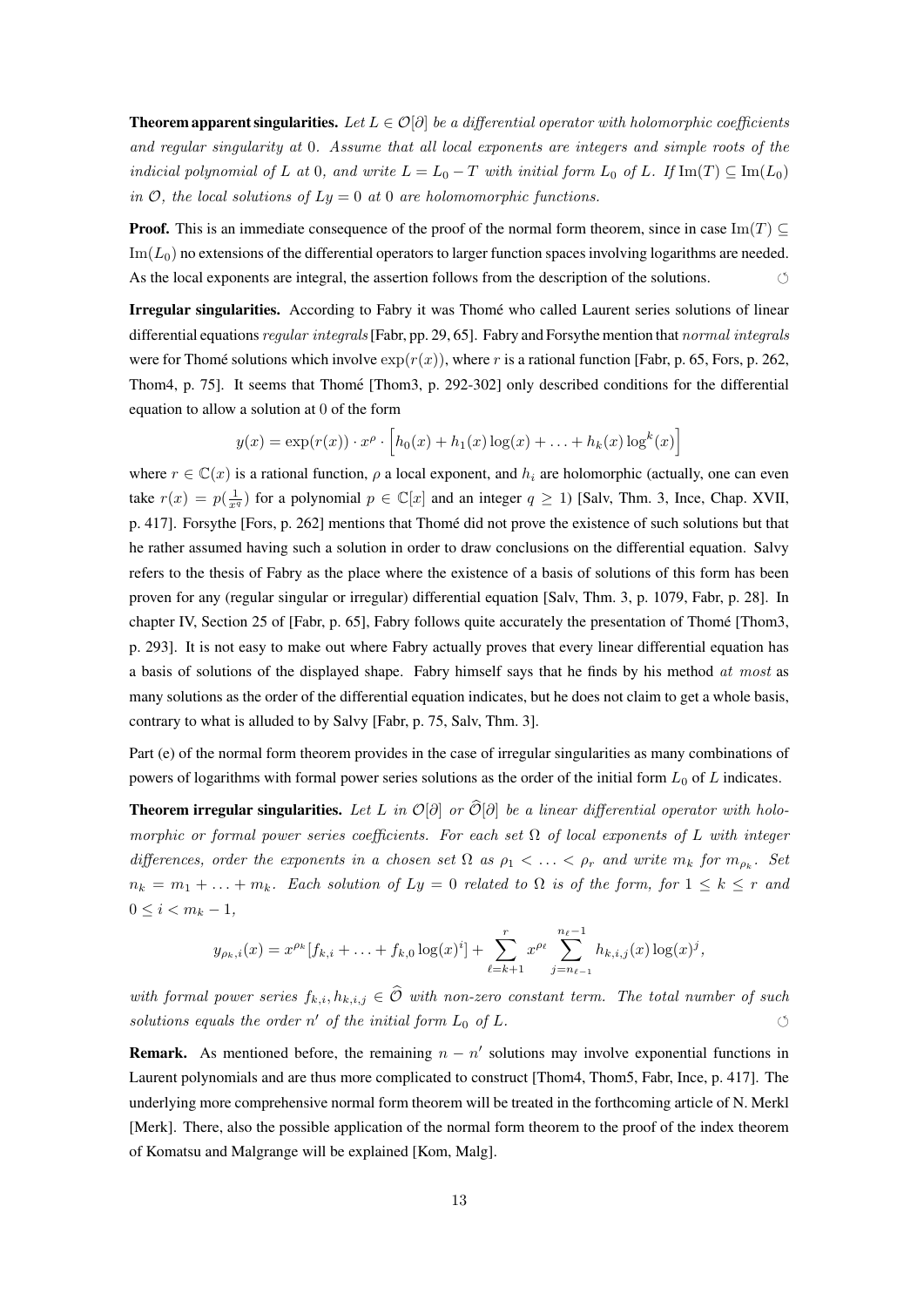**Example.** The divergent series  $y(x) = \sum_{k=0}^{\infty} k! x^{k+1}$  satisfies the second order equation

$$
Ly = x^3y'' + (x^2 - x)y' + y = 0.
$$

The initial form of L at 0 is given by the first order operator  $L_0 = -x\partial + 1$ . Hence 0 is an irregular singularity of L. The function  $z(x) = \exp(-\frac{1}{x})$  is a second solution of  $Ly = 0$ ; it is no longer a formal power series.

Gevrey series. By a theorem of Maillet, every power series solution  $y(x)$  of an equation  $Ly = 0$  with holomorphic coefficients is a Gevrey-series, i.e., there exists an  $m \in \mathbb{N}$  such that the m-th Borel transform

$$
y(x) = \sum_{k=0}^{\infty} a_k x^k \to \tilde{y}(x) = \sum_{k=0}^{\infty} \frac{a_k}{(k!)^m} x^k
$$

of  $y(x)$  converges [Maill]. This result can also be seen as a consequence of the normal form theorem: It suffices to apply the norm estimates in part (ii) of the convergence proof to the series  $\widetilde{h}(x) = \sum_{k=0}^{\infty} \frac{a_k}{(k!)^m} x^k$ with  $m = n - n'$ , where n' denotes again the order of the initial form  $L_0$  of L at 0. Exploiting this one proves that the composition of the automorphism  $v = u^{-1}$  of  $\widehat{O}$  with the *m*-th Borel transform sends the solutions  $x^{\rho}$  of  $L_0y = 0$ , for  $\rho \in \mathbb{Z}$  a local integer exponent of L, to a convergent power series  $x^{\rho} \tilde{h}(x)$ . The key step is to see that the ratio

$$
\frac{(\rho + k)^{\underline{j}}}{\chi_L(\rho + k + i - j)} = \frac{(\rho + k)^{\underline{j}}}{\sum_{\ell=0}^n c_{\ell,\ell}(\rho + k + i - j)^{\underline{\ell}}}
$$

will be replaced by

$$
\frac{(\rho + k)^{\underline{j}}}{\chi_L(\rho + k + i - j)} = \frac{(\rho + k)^{\underline{j}}}{\sum_{\ell=0}^{n'} c_{\ell,\ell}(\rho + k + i - j)^{\underline{\ell}}(k!)^m}
$$

to obtain the required convergence. We omit the details. 

### 5. The Grothendieck-Katz  $p$ -curvature conjecture

One of the principal objectives of the normal form theorem is to prepare the ground for a characteristic  $p$ version and to study with it the conjectures of Grothendieck-Katz, André, Bézivin, Christol, the Chudnovsky brothers, Matzat and van der Put about the algebraicity of solutions of linear differential equations with polynomial coefficients defined over  $\mathbb Q$  [Katz1, Katz2, Katz3, Andr, Béz, Chris, Chud, Matz, vdP]. We briefly comment on a prospective approach to them via the normal form theorem.

It is a classical result, already known to Abel, that algebraic power series satisfy a linear differential equation with polynomial coefficients. The intriguing and meanwhile notorious problem is to characterize those differential equations which arise in this way, a question which appears over and over again in the literature (Abel, Riemann, Autonne, Fuchs, Frobenius, Schwarz, Beukers-Heckman, ...).

Recall in this perspective the statement of (one version of) the conjecture of Grothendieck-Katz: Let  $L \in \mathbb{Q}[x][\partial]$  be a differential operator with polynomial coefficients defined over Q. The differential equation  $Ly = 0$  has a C-basis of algebraic power series solutions if (and only if) its reduction  $L<sub>p</sub>y = 0$ modulo p has for almost all primes p an  $\mathbb{F}_p((x^p))$ -basis of polynomial (or: power series) solutions.

The only if implication is easy to see. For the converse, one knows from the characteristic  $p$  assumption that the characteristic zero equation  $Ly = 0$  will have regular singularities with pairwise distinct rational exponents [Katz3, Honda, Prop. 5.2, p. 189]. The case of order one equations is equivalent to a special case of a theorem of Kronecker (which, in turn, is a special case of Chebotarev's density theorem) [Honda].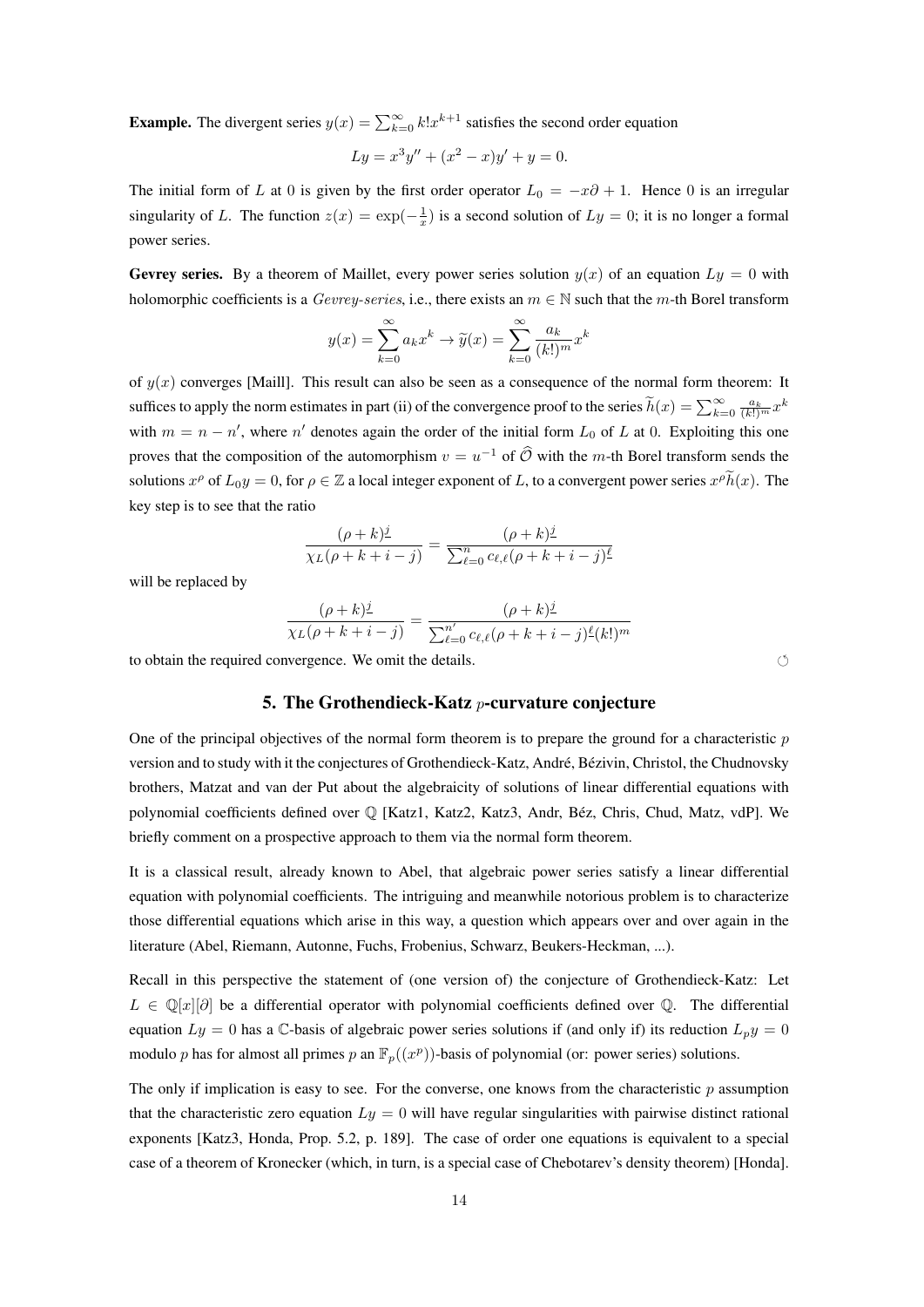Katz has proven spectacularly the conjecture for Picard-Fuchs equations [Katz3]. There have been recent and quite technical advances in the conjecture by various people, but the general case (even for order two equations) seems to still resist. Bost has established a striking variant of the conjecture for algebraic foliations and subgroups of Lie-groups [Bost, Chamb, Thme. 2.4]. And Bostan-Caruso-Schost have described fast algorithms to compute the p-curvature [BCS].

The conjecture of Bézivin does not resort to reduction modulo p. It reads as follows [Béz]: Let  $L \in \mathbb{Z}[x][\partial]$ be a differential operator with polynomial coefficients defined over  $\mathbb Z$ . If  $Ly = 0$  has a Q-basis of power solutions with integer coefficients, these solutions are already algebraic power series.

The validity of the Grothendieck-Katz conjecture implies the validity of the Bezivin conjecture, which ´ is, nevertheless, suspected to be strictly weaker. Neither the equivalence of the two conjectures nor their non-equivalence seem to be known. Also, Bézivin's conjecture remains unsolved.

All this suggests to extend the normal form theorem also to positive characteristic and to apply both, the characteristic 0 and the characteristic  $p$  version, to the above situation. As it turns out, extra obstructions have to be overcome in characteristic  $p > 0$ . Let K be a field of characteristic p, and consider a differential operator  $L \in K(x)[\partial]$ . The field of constants inside the field of formal Laurent series  $K((x)) = \text{Quot}(K[[x]])$  is now much larger than K, namely the field  $K((x^p))$  of Laurent series in  $x^p$ . As such, the kernel of the initial form  $L_0$  of L becomes larger, and its image will be smaller (in a sense that can be made precise). The main problem is to define the correct function space  $\mathcal F$  on which a suitable extension  $\mathbb L$  of  $L$  shall act. Whereas in characteristic 0 (and for regular singularities) it is sufficient to adjoin one variable z to  $\mathcal{O}$ , with differentiation  $\partial z = \frac{1}{x}$ , one has to consider here a countable set of new variables  $z_1, z_2, ...,$  mimicking each the role of an *iterated logarithm*,  $z_1 = \log(x)$ ,  $z_{i+1} = \log(z_i)$ . The appropriate differentiation rule is

$$
\partial z_{i+1} = \frac{1}{x} \cdot \frac{1}{z_1 \cdots z_i}.
$$

This produces a differential ring  $\mathcal{R} = K((x))[z_1, z_2, \ldots]$  which involves polynomials in infinitely many variables. In contrast to characteristic zero, the variables  $z_i$  have no counterpart as actual logarithms. They are just considered as elements of the differential ring  $R$ . One then finds again a suitable function space  $\mathcal F$ over R and an automorphism u of F which brings the extension L of L to F into its normal form, given again by its initial form. It is shown that the solutions of  $\mathbb{L}y = 0$  will be polynomials in only *finitely many* of the variables  $z_i$ , with coefficients formal power series in x. However, the resubstitution of the variables  $z_i$  by logarithms is no longer possible, due to the characteristic  $p > 0$ . So one has to stick to solutions in F. The characteristic p normal form theorem will be the content of a forthcoming article of F. Fürnsinn [Fürn]. Its formulation and proof rely on a genuine refinement of the statement and arguments given in the present paper.

Accepting the mentioned technicalities, one may now, starting with a differential equation  $Ly = 0$  over  $\mathbb{Q}$ , look for the genuine power series solutions of its reduction  $L_p y = 0$  modulo p as in the assumption in the Grothendieck-Katz conjecture. The algorithm of the normal form theorem in positive characteristic to construct solutions applies to this situation. The problem which arises lies in the observation that this algorithm does not entirely coincide with the reduction modulo  $p$  of the algorithm in zero characteristic. Very subtle disparities appear, and this makes it hard to deduce properties of the characteristic zero solutions from the characteristic  $p$  solutions, in particular, to prove their algebraicity. One hope is, however, to be able to compare the Grothendieck-Katz conjecture with the apparently weaker Bézivin conjecture.